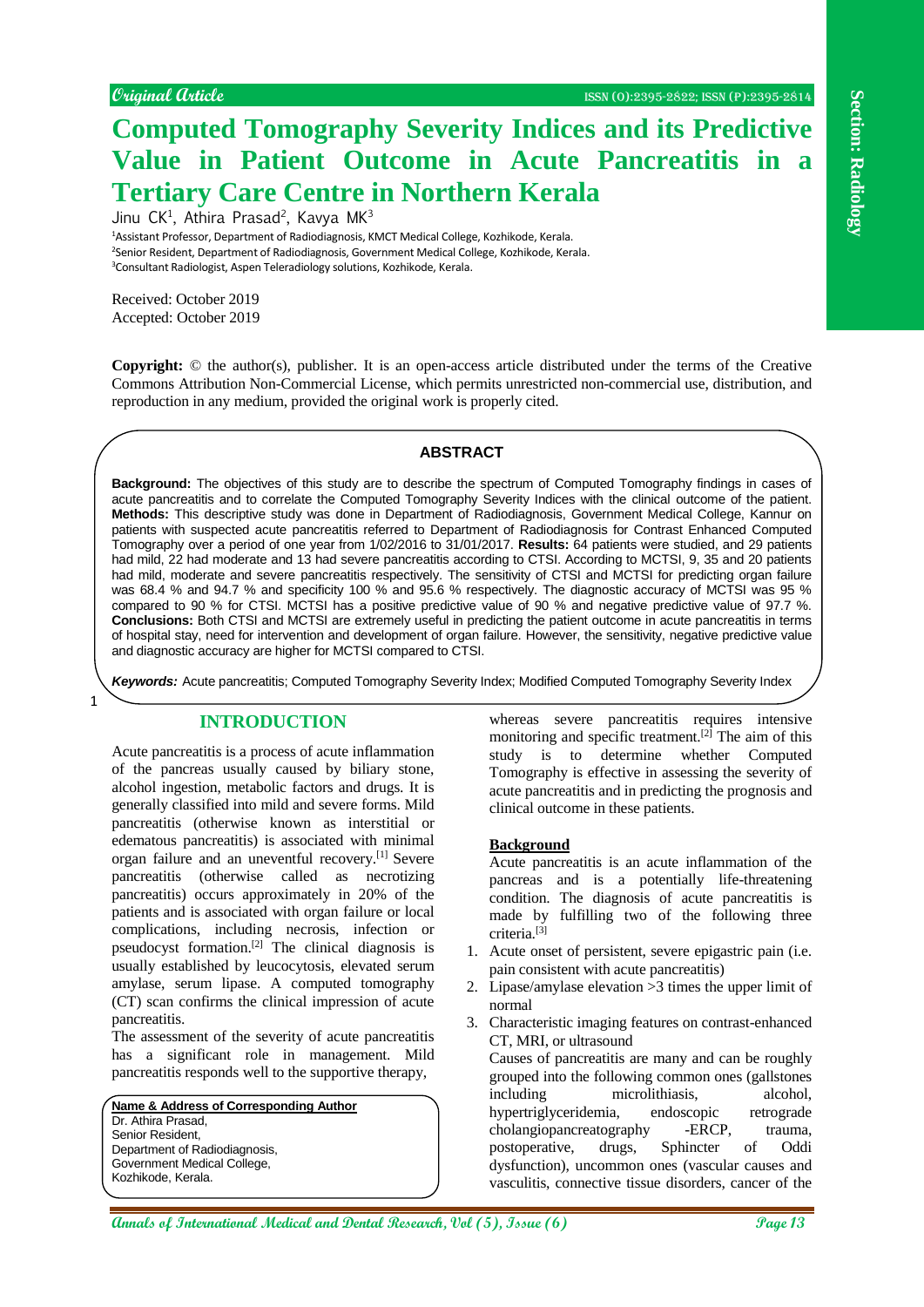#### **Table 1: Indications to perform contrast-enhanced computed tomography[5]**

| in Acute Pancreatitis                                                                                                                                                                                                                                                                                                                                                                                                                                                                                                                     |                                                                                                                                                                                                                                                                                                                                                                                                                                                                                                                     |
|-------------------------------------------------------------------------------------------------------------------------------------------------------------------------------------------------------------------------------------------------------------------------------------------------------------------------------------------------------------------------------------------------------------------------------------------------------------------------------------------------------------------------------------------|---------------------------------------------------------------------------------------------------------------------------------------------------------------------------------------------------------------------------------------------------------------------------------------------------------------------------------------------------------------------------------------------------------------------------------------------------------------------------------------------------------------------|
| pancreas, periampullary diverticulum, pancreas<br>divisum) and also rare ones (including infections,<br>autoimmune disorders)                                                                                                                                                                                                                                                                                                                                                                                                             | The imaging modality is chosen depending on the<br>clinical presentation, timing of onset of symptoms<br>and laboratory data, CECT continues to be the most                                                                                                                                                                                                                                                                                                                                                         |
| Two distinct phases of acute pancreatitis were<br>introduced: an early phase that occurs within the first<br>week of onset of disease; and a late phase that takes                                                                                                                                                                                                                                                                                                                                                                        | commonly used modality for the evaluation of acute<br>pancreatitis.                                                                                                                                                                                                                                                                                                                                                                                                                                                 |
| place after the first week of onset (3,4). During early<br>phase, pancreatic or peripancreatic ischemia or<br>edema may completely resolve, develop fluid                                                                                                                                                                                                                                                                                                                                                                                 | Morphologic Types Of Acute Pancreatitis And<br>Definition Of Terminology <sup>[6-9]</sup>                                                                                                                                                                                                                                                                                                                                                                                                                           |
| collections or progress to permanent necrosis and<br>liquefaction. Severity of the acute pancreatitis in the<br>early phase is entirely based on clinical parameters.                                                                                                                                                                                                                                                                                                                                                                     | Interstitial edematous pancreatitis (IEP)<br>Interstitial edematous pancreatitis is the milder form<br>of acute pancreatitis that usually resolves over the                                                                                                                                                                                                                                                                                                                                                         |
| The late or second phase starts from one week<br>onwards. In this stage, the need for treatment is<br>by<br>presence<br>of<br>symptoms<br>determined<br>or<br>complications, and the type of management is                                                                                                                                                                                                                                                                                                                                | first week. It is characterized by diffuse or localized<br>enlargement of the pancreas secondary to interstitial<br>or inflammatory edema without necrosis.<br>On CECT, findings include enlarged pancreas with                                                                                                                                                                                                                                                                                                     |
| mainly based on the morphologic characteristics of<br>pancreatic and peripancreatic region seen on cross<br>sectional imaging.<br>The web based international consensus revised the                                                                                                                                                                                                                                                                                                                                                       | comparatively normal enhancement. Peripancreatic<br>fat may be normal or show mild stranding due to<br>varying<br>inflammation,<br>with<br>amounts<br>of<br>peripancreatic fluid. The characteristic CECT                                                                                                                                                                                                                                                                                                           |
| original Atlanta classification of 1992 and proposed<br>a new classification of acute pancreatitis to avoid the<br>confusion in terminology seen over the last 2<br>decades. <sup>[3]</sup> This consensus classification defines                                                                                                                                                                                                                                                                                                         | finding that distinguishes interstitial edematous<br>pancreatitis is absence of pancreatic parenchymal<br>and peripancreatic necrosis.                                                                                                                                                                                                                                                                                                                                                                              |
| criteria for the diagnosis of acute pancreatitis,<br>differentiates the two types of acute pancreatitis<br>(interstitial edematous pancreatitis and necrotizing<br>pancreatitis) classifies the severity of acute<br>pancreatitis into three categories and defines the<br>morphology seen on imaging of pancreatic and<br>peripancreatic collections that arise as complications                                                                                                                                                         | <b>Necrotizing pancreatitis</b><br>Necrotizing pancreatitis is pancreatic inflammation<br>with parenchymal and peripancreatic tissue necrosis.<br>findings<br>include<br>compromised<br>On<br>CECT,<br>enhancement of pancreatic parenchyma on the post-<br>contrast images with or without inhomogeneous<br>peripancreatic fluid collections. This impairment of                                                                                                                                                   |
| of acute pancreatitis.<br>Table 1: Indications to perform contrast-enhanced                                                                                                                                                                                                                                                                                                                                                                                                                                                               | pancreatic perfusion and peripancreatic necrosis<br>evolve over several days and is the reason why an<br>early CECT may underestimate the extent of                                                                                                                                                                                                                                                                                                                                                                 |
| computed tomography <sup>[5]</sup><br><b>Indications</b><br><b>Types</b>                                                                                                                                                                                                                                                                                                                                                                                                                                                                  | pancreatic and peripancreatic necrosis.<br>Acute peripancreatic fluid collections (APFC)<br>Acute peripancreatic fluid collections are fluid<br>collections less than 4 weeks old in interstitial                                                                                                                                                                                                                                                                                                                   |
| 1. When the diagnosis of acute pancreatitis is<br>Initial<br>imaging<br>uncertain<br>2. Patients with hyperamylasemia, severe clinical<br>pancreatitis, abdominal distention and tenderness,<br>fever $> 102^{\circ}$ , and leukocytosis for the detection of<br>complications<br>3. Ranson score $>$ 3 or APACHE score $>$ 8.<br>4. Patients who fail to improve after 72 h of<br>conservative medical therapy.<br>5. Acute change in clinical status, such as new fever,<br>pain, and shock after successful initial medical<br>therapy | pancreatitis that lacks a discrete wall, with no solid<br>the<br>peripancreatic<br>components<br>in<br>region.<br>Approximately 50% of them develop within 48<br>hours following the onset of acute pancreatitis. On<br>$CT$ scan,<br>they appear as low attenuating<br>homogenous collections and do not have well-<br>defined walls. Most acute fluid collections remain<br>sterile<br>spontaneously<br>without<br>and<br>resolve<br>intervention.                                                                |
| Acute change in clinical status suggesting<br>Follow up<br>1.<br>imaging<br>complication.<br>2. 7-10 d after presentation if CT severity score is<br>3-10 at presentation or grade.<br>3. To determine response to treatment after<br>surgery or interventional radiologic procedures<br>to document response to treatment.<br>4. Before discharge of patients with severe acute<br>pancreatitis                                                                                                                                          | <b>Pancreatic pseudocysts</b><br>Pseudocysts are peripancreatic fluid collections that<br>last for more than 4 weeks in interstitial edematous<br>pancreatitis, with well-defined wall and absence of<br>solid components in the peripancreatic region.<br>On CECT, they are low attenuating homogenous<br>collections surrounded by a uniform enhancing<br>capsule. Pseudocysts may have communication with<br>pancreatic duct occasionally. Simple pseudocysts<br>may be complicated by infection and hemorrhage. |
| <b>Role of Imaging in Acute Pancreatitis</b>                                                                                                                                                                                                                                                                                                                                                                                                                                                                                              | Gas bubbles may be seen in infected pseudocyst on<br>CT. However, absence of these findings on CT                                                                                                                                                                                                                                                                                                                                                                                                                   |
| <b>annals of International Medical and Dental Research, Vol (5), Issue (6)</b>                                                                                                                                                                                                                                                                                                                                                                                                                                                            | Page 14                                                                                                                                                                                                                                                                                                                                                                                                                                                                                                             |

## **Role of Imaging in Acute Pancreatitis**

## **Morphologic Types Of Acute Pancreatitis And Definition Of Terminology[6-9]**

### **Interstitial edematous pancreatitis (IEP)**

## **Necrotizing pancreatitis**

# Acute peripancreatic fluid collections (APFC)

# **Pancreatic pseudocysts**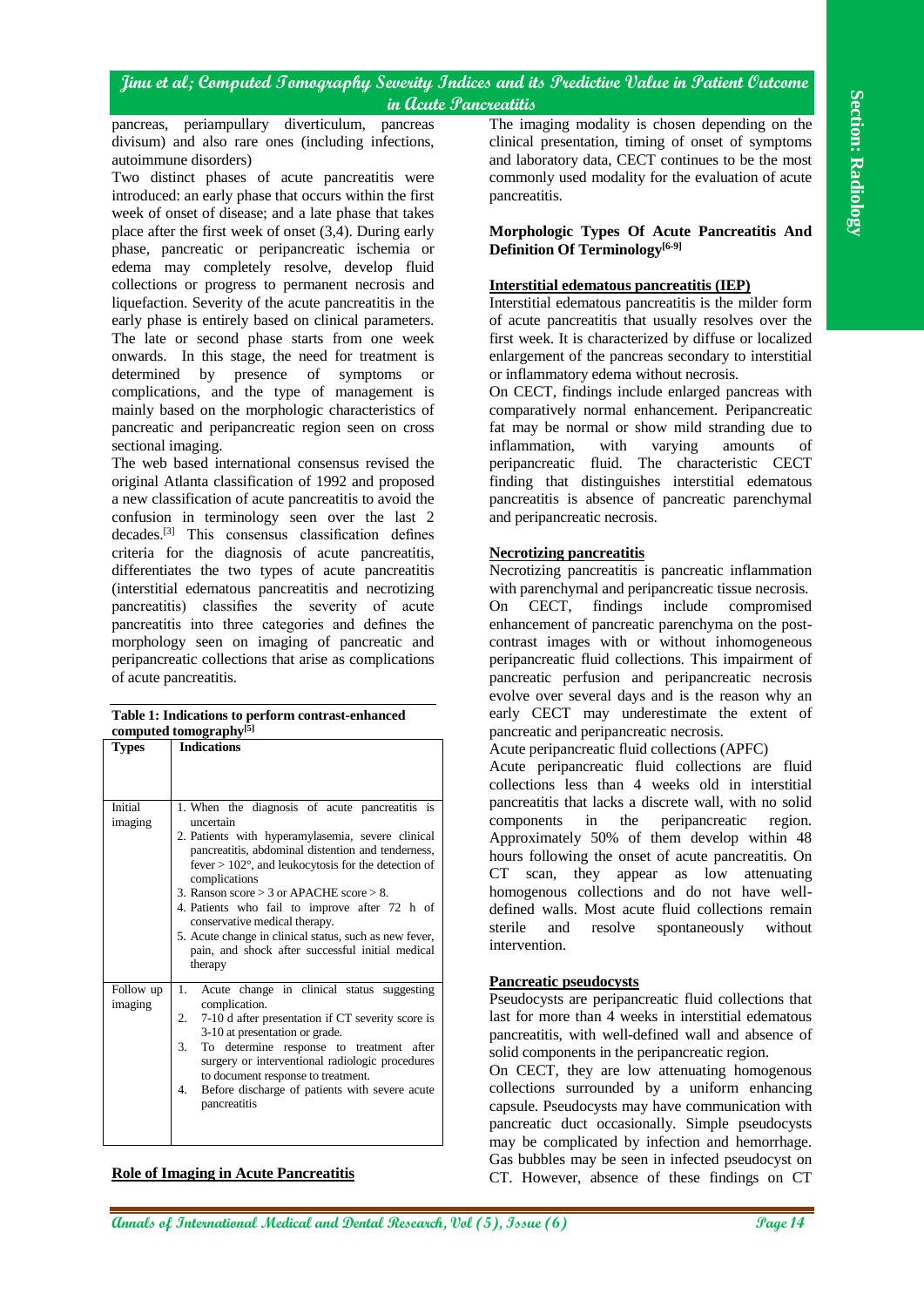## **Acute necrotic collections (ANC)**

# **Walled-off necrosis (WON)**

# **Infected pancreatic necrosis**

#### **Severity of Acute Pancreatitis Clinical versus CT scoring systems**

| Table 2: Scoring systems for acute pancreatitis<br>$CTSI(0-10)$<br>is a strong clinical suspicion.<br><b>Modified</b><br><b>Pancreatic</b><br>characteristics<br>$CTSI(0-10)$<br><b>Pancreatic inflammation</b><br><u>Acute necrotic collections (ANC)</u><br>0(A)<br>$\boldsymbol{0}$<br>Normal pancreas<br>Acute necrotic collection is a collection containing<br>1(B)<br>Focal/diffuse<br>$\overline{2}$<br>varying amounts of fluid and necrotic tissue during<br>enlargement of pancreas<br>the first 4 weeks. Unlike APFCs, ANCs are present<br>$\mathfrak{2}$<br>Peripancreatic<br>1(B)<br>within the pancreas and peripancreatic regions.<br>inflammation<br>2(C)<br>$\overline{4}$<br>Single<br>fluid<br>ANC's often maintain communication with the main<br>acute<br>collection<br>pancreatic duct or its side-branches.<br>Two or more acute fluid<br>4(E)<br>$\overline{4}$<br>On CECT, ANC's show heterogeneous attenuation<br>collection<br>variably higher than that of thin fluid. CECT often<br>Pancreatic necrosis<br>demonstrates ANC's as a homogenous non-<br>$\mathbf{0}$<br>None<br>$\mathbf{0}$<br>$\mathbf{2}$<br>$\overline{2}$<br>Less than 30%<br>enhancing area during the first week of necrotizing<br>Between 30% and 50%<br>$\overline{4}$<br>$\overline{4}$<br>pancreatitis; making it difficult to be differentiated<br>$\overline{4}$<br>More than 50%<br>6<br>from APFC's. MRI may be helpful for confirmation<br>$\Omega$<br>$\overline{c}$<br>Extrapancreatic<br>of the presence of solid component in the collection.<br>complicationsa<br><sup>a</sup> Including pleural effusion,<br>ascites,<br>vascular,<br>parenchymal<br>and<br>gastrointestinal tract complications<br><b>Walled-off necrosis (WON)</b><br>After 4 weeks, APFC's mature and develop thick<br><b>MATERIALS &amp; METHODS</b><br>non-epithelialized wall; referred to as walled-off<br>necrosis. They commonly occur in the body and tail<br><b>Type of Study:</b><br>of pancreas.<br>A hospital based descriptive study<br>On CECT, walled-off necrosis demonstrates a<br>heterogeneous fluid and non-fluid attenuation with<br><b>Source of Data:</b><br>varying amounts of loculations surrounded by a<br>This descriptive study was done in Department of<br>well-defined and enhancing wall; which can involve<br>Radiodiagnosis, Government Medical College,<br>both the pancreatic and extrapancreatic tissue.<br>Pariyaram, Kannur. This study comprises of 64<br>patients with suspected acute pancreatitis referred to<br><b>Infected pancreatic necrosis</b><br>Department of Radiodiagnosis<br>for<br>Pancreatic and peripancreatic necrosis may become<br>Enhanced Computed Tomography.<br>infected. There is increased morbidity and mortality<br><b>Selection Criteria</b><br>with development of secondary infection (10).<br><b>Inclusion criteria:</b><br>The diagnosis of infected acute necrotic collections<br>Patients admitted with clinical suspicion of acute<br>or walled off necrosis can be suspected in the<br>pancreatitis who underwent contrast enhanced<br>presence of extraluminal gas on CT or MRI. This<br>computed tomography.<br>extraluminal gas is present in areas of necrosis and<br>may or may not form a gas/fluid level depending on<br><b>Exclusion criteria:</b><br>the amount of fluid content present at that stage of<br>Pancreatitis due to trauma, patients not giving<br>the disease. The diagnosis may be confirmed by<br>informed consent<br>aspiration and analysis including microscopy and<br><b>Technique</b><br>culture.<br>All patients were evaluated with Contrast Enhanced<br>Computed Tomography and findings were correlated<br><b>Severity of Acute Pancreatitis</b><br>with follow up evaluations or surgical findings<br><b>Clinical versus CT scoring systems</b><br>wherever applicable.<br>All scans were done using GE Hi-speed dual-slice<br>In the last two decades, radiological scoring systems<br>MDCT with 120 KVp and 300 mAs with 5 mm slice<br>were developed for accurate diagnosis and<br>thickness. Bolus tracking method is used for post<br>correlation of complications in acute pancreatitis. In<br>contrast scan with the tracker placed in the<br>1990, Balthazar et al (11) introduced the CT severity<br>descending aorta at the level of dome of<br>index for assessment of acute pancreatitis; which<br>diaphragm.70-80 ml of 350mg/ml nonionic<br>correlated well with morbidity, mortality and length<br>iodinated contrast (IOHEXOL) was injected using<br>of hospital stay. One limitation of this index was the<br>pressure injector at the rate of 3-4 ml/sec. Threshold<br>score obtained did not incorporate the presence of<br>set at 150 Hounsfield units (HU) and delay of 3<br>organ failure (12) or peripancreatic vascular<br>seconds was given after the attainment of threshold<br>complications or extra pancreatic parenchymal<br>for arterial phase. Venous phase acquired after a<br>complications (13,14) and their correlation with the<br>delay of 60 seconds from the time of contrast<br>final outcome. MCTSI introduced by Mortele et al<br>injection. Scanning was done in cranio-caudal<br>(15) in 2004 to account for the limitations of CTSI;<br>direction in arterial and venous phases; from the<br>which showed improved correlation with severity. | needs confirmation by fine needle aspiration if there | in Acute Pancreatitis |          |
|--------------------------------------------------------------------------------------------------------------------------------------------------------------------------------------------------------------------------------------------------------------------------------------------------------------------------------------------------------------------------------------------------------------------------------------------------------------------------------------------------------------------------------------------------------------------------------------------------------------------------------------------------------------------------------------------------------------------------------------------------------------------------------------------------------------------------------------------------------------------------------------------------------------------------------------------------------------------------------------------------------------------------------------------------------------------------------------------------------------------------------------------------------------------------------------------------------------------------------------------------------------------------------------------------------------------------------------------------------------------------------------------------------------------------------------------------------------------------------------------------------------------------------------------------------------------------------------------------------------------------------------------------------------------------------------------------------------------------------------------------------------------------------------------------------------------------------------------------------------------------------------------------------------------------------------------------------------------------------------------------------------------------------------------------------------------------------------------------------------------------------------------------------------------------------------------------------------------------------------------------------------------------------------------------------------------------------------------------------------------------------------------------------------------------------------------------------------------------------------------------------------------------------------------------------------------------------------------------------------------------------------------------------------------------------------------------------------------------------------------------------------------------------------------------------------------------------------------------------------------------------------------------------------------------------------------------------------------------------------------------------------------------------------------------------------------------------------------------------------------------------------------------------------------------------------------------------------------------------------------------------------------------------------------------------------------------------------------------------------------------------------------------------------------------------------------------------------------------------------------------------------------------------------------------------------------------------------------------------------------------------------------------------------------------------------------------------------------------------------------------------------------------------------------------------------------------------------------------------------------------------------------------------------------------------------------------------------------------------------------------------------------------------------------------------------------------------------------------------------------------------------------------------------------------------------------------------------------------------------------------------------------------------------------------------------------------------------------------------------------------------------------------------------------------------------------------------------------------------------------------------------------------------------------------------------------------------------------------------------------------------------------------------------------------------------------------------------------------------------------------------------------------------------------------------------------------------------------------------------------------------------------------------------------------------------------------------------------------------------------------------------------------------------------------------------------------------------------------------------------------------------------------------------------------------------------------------------------------------------------------------------------------------------------------------------------------------------------------------------------------------------------------|-------------------------------------------------------|-----------------------|----------|
|                                                                                                                                                                                                                                                                                                                                                                                                                                                                                                                                                                                                                                                                                                                                                                                                                                                                                                                                                                                                                                                                                                                                                                                                                                                                                                                                                                                                                                                                                                                                                                                                                                                                                                                                                                                                                                                                                                                                                                                                                                                                                                                                                                                                                                                                                                                                                                                                                                                                                                                                                                                                                                                                                                                                                                                                                                                                                                                                                                                                                                                                                                                                                                                                                                                                                                                                                                                                                                                                                                                                                                                                                                                                                                                                                                                                                                                                                                                                                                                                                                                                                                                                                                                                                                                                                                                                                                                                                                                                                                                                                                                                                                                                                                                                                                                                                                                                                                                                                                                                                                                                                                                                                                                                                                                                                                                                                                                                  |                                                       |                       |          |
|                                                                                                                                                                                                                                                                                                                                                                                                                                                                                                                                                                                                                                                                                                                                                                                                                                                                                                                                                                                                                                                                                                                                                                                                                                                                                                                                                                                                                                                                                                                                                                                                                                                                                                                                                                                                                                                                                                                                                                                                                                                                                                                                                                                                                                                                                                                                                                                                                                                                                                                                                                                                                                                                                                                                                                                                                                                                                                                                                                                                                                                                                                                                                                                                                                                                                                                                                                                                                                                                                                                                                                                                                                                                                                                                                                                                                                                                                                                                                                                                                                                                                                                                                                                                                                                                                                                                                                                                                                                                                                                                                                                                                                                                                                                                                                                                                                                                                                                                                                                                                                                                                                                                                                                                                                                                                                                                                                                                  |                                                       |                       |          |
|                                                                                                                                                                                                                                                                                                                                                                                                                                                                                                                                                                                                                                                                                                                                                                                                                                                                                                                                                                                                                                                                                                                                                                                                                                                                                                                                                                                                                                                                                                                                                                                                                                                                                                                                                                                                                                                                                                                                                                                                                                                                                                                                                                                                                                                                                                                                                                                                                                                                                                                                                                                                                                                                                                                                                                                                                                                                                                                                                                                                                                                                                                                                                                                                                                                                                                                                                                                                                                                                                                                                                                                                                                                                                                                                                                                                                                                                                                                                                                                                                                                                                                                                                                                                                                                                                                                                                                                                                                                                                                                                                                                                                                                                                                                                                                                                                                                                                                                                                                                                                                                                                                                                                                                                                                                                                                                                                                                                  |                                                       |                       |          |
|                                                                                                                                                                                                                                                                                                                                                                                                                                                                                                                                                                                                                                                                                                                                                                                                                                                                                                                                                                                                                                                                                                                                                                                                                                                                                                                                                                                                                                                                                                                                                                                                                                                                                                                                                                                                                                                                                                                                                                                                                                                                                                                                                                                                                                                                                                                                                                                                                                                                                                                                                                                                                                                                                                                                                                                                                                                                                                                                                                                                                                                                                                                                                                                                                                                                                                                                                                                                                                                                                                                                                                                                                                                                                                                                                                                                                                                                                                                                                                                                                                                                                                                                                                                                                                                                                                                                                                                                                                                                                                                                                                                                                                                                                                                                                                                                                                                                                                                                                                                                                                                                                                                                                                                                                                                                                                                                                                                                  |                                                       |                       |          |
|                                                                                                                                                                                                                                                                                                                                                                                                                                                                                                                                                                                                                                                                                                                                                                                                                                                                                                                                                                                                                                                                                                                                                                                                                                                                                                                                                                                                                                                                                                                                                                                                                                                                                                                                                                                                                                                                                                                                                                                                                                                                                                                                                                                                                                                                                                                                                                                                                                                                                                                                                                                                                                                                                                                                                                                                                                                                                                                                                                                                                                                                                                                                                                                                                                                                                                                                                                                                                                                                                                                                                                                                                                                                                                                                                                                                                                                                                                                                                                                                                                                                                                                                                                                                                                                                                                                                                                                                                                                                                                                                                                                                                                                                                                                                                                                                                                                                                                                                                                                                                                                                                                                                                                                                                                                                                                                                                                                                  |                                                       |                       |          |
|                                                                                                                                                                                                                                                                                                                                                                                                                                                                                                                                                                                                                                                                                                                                                                                                                                                                                                                                                                                                                                                                                                                                                                                                                                                                                                                                                                                                                                                                                                                                                                                                                                                                                                                                                                                                                                                                                                                                                                                                                                                                                                                                                                                                                                                                                                                                                                                                                                                                                                                                                                                                                                                                                                                                                                                                                                                                                                                                                                                                                                                                                                                                                                                                                                                                                                                                                                                                                                                                                                                                                                                                                                                                                                                                                                                                                                                                                                                                                                                                                                                                                                                                                                                                                                                                                                                                                                                                                                                                                                                                                                                                                                                                                                                                                                                                                                                                                                                                                                                                                                                                                                                                                                                                                                                                                                                                                                                                  |                                                       |                       |          |
|                                                                                                                                                                                                                                                                                                                                                                                                                                                                                                                                                                                                                                                                                                                                                                                                                                                                                                                                                                                                                                                                                                                                                                                                                                                                                                                                                                                                                                                                                                                                                                                                                                                                                                                                                                                                                                                                                                                                                                                                                                                                                                                                                                                                                                                                                                                                                                                                                                                                                                                                                                                                                                                                                                                                                                                                                                                                                                                                                                                                                                                                                                                                                                                                                                                                                                                                                                                                                                                                                                                                                                                                                                                                                                                                                                                                                                                                                                                                                                                                                                                                                                                                                                                                                                                                                                                                                                                                                                                                                                                                                                                                                                                                                                                                                                                                                                                                                                                                                                                                                                                                                                                                                                                                                                                                                                                                                                                                  |                                                       |                       |          |
|                                                                                                                                                                                                                                                                                                                                                                                                                                                                                                                                                                                                                                                                                                                                                                                                                                                                                                                                                                                                                                                                                                                                                                                                                                                                                                                                                                                                                                                                                                                                                                                                                                                                                                                                                                                                                                                                                                                                                                                                                                                                                                                                                                                                                                                                                                                                                                                                                                                                                                                                                                                                                                                                                                                                                                                                                                                                                                                                                                                                                                                                                                                                                                                                                                                                                                                                                                                                                                                                                                                                                                                                                                                                                                                                                                                                                                                                                                                                                                                                                                                                                                                                                                                                                                                                                                                                                                                                                                                                                                                                                                                                                                                                                                                                                                                                                                                                                                                                                                                                                                                                                                                                                                                                                                                                                                                                                                                                  |                                                       |                       |          |
|                                                                                                                                                                                                                                                                                                                                                                                                                                                                                                                                                                                                                                                                                                                                                                                                                                                                                                                                                                                                                                                                                                                                                                                                                                                                                                                                                                                                                                                                                                                                                                                                                                                                                                                                                                                                                                                                                                                                                                                                                                                                                                                                                                                                                                                                                                                                                                                                                                                                                                                                                                                                                                                                                                                                                                                                                                                                                                                                                                                                                                                                                                                                                                                                                                                                                                                                                                                                                                                                                                                                                                                                                                                                                                                                                                                                                                                                                                                                                                                                                                                                                                                                                                                                                                                                                                                                                                                                                                                                                                                                                                                                                                                                                                                                                                                                                                                                                                                                                                                                                                                                                                                                                                                                                                                                                                                                                                                                  |                                                       |                       |          |
|                                                                                                                                                                                                                                                                                                                                                                                                                                                                                                                                                                                                                                                                                                                                                                                                                                                                                                                                                                                                                                                                                                                                                                                                                                                                                                                                                                                                                                                                                                                                                                                                                                                                                                                                                                                                                                                                                                                                                                                                                                                                                                                                                                                                                                                                                                                                                                                                                                                                                                                                                                                                                                                                                                                                                                                                                                                                                                                                                                                                                                                                                                                                                                                                                                                                                                                                                                                                                                                                                                                                                                                                                                                                                                                                                                                                                                                                                                                                                                                                                                                                                                                                                                                                                                                                                                                                                                                                                                                                                                                                                                                                                                                                                                                                                                                                                                                                                                                                                                                                                                                                                                                                                                                                                                                                                                                                                                                                  |                                                       |                       |          |
|                                                                                                                                                                                                                                                                                                                                                                                                                                                                                                                                                                                                                                                                                                                                                                                                                                                                                                                                                                                                                                                                                                                                                                                                                                                                                                                                                                                                                                                                                                                                                                                                                                                                                                                                                                                                                                                                                                                                                                                                                                                                                                                                                                                                                                                                                                                                                                                                                                                                                                                                                                                                                                                                                                                                                                                                                                                                                                                                                                                                                                                                                                                                                                                                                                                                                                                                                                                                                                                                                                                                                                                                                                                                                                                                                                                                                                                                                                                                                                                                                                                                                                                                                                                                                                                                                                                                                                                                                                                                                                                                                                                                                                                                                                                                                                                                                                                                                                                                                                                                                                                                                                                                                                                                                                                                                                                                                                                                  |                                                       |                       |          |
|                                                                                                                                                                                                                                                                                                                                                                                                                                                                                                                                                                                                                                                                                                                                                                                                                                                                                                                                                                                                                                                                                                                                                                                                                                                                                                                                                                                                                                                                                                                                                                                                                                                                                                                                                                                                                                                                                                                                                                                                                                                                                                                                                                                                                                                                                                                                                                                                                                                                                                                                                                                                                                                                                                                                                                                                                                                                                                                                                                                                                                                                                                                                                                                                                                                                                                                                                                                                                                                                                                                                                                                                                                                                                                                                                                                                                                                                                                                                                                                                                                                                                                                                                                                                                                                                                                                                                                                                                                                                                                                                                                                                                                                                                                                                                                                                                                                                                                                                                                                                                                                                                                                                                                                                                                                                                                                                                                                                  |                                                       |                       |          |
|                                                                                                                                                                                                                                                                                                                                                                                                                                                                                                                                                                                                                                                                                                                                                                                                                                                                                                                                                                                                                                                                                                                                                                                                                                                                                                                                                                                                                                                                                                                                                                                                                                                                                                                                                                                                                                                                                                                                                                                                                                                                                                                                                                                                                                                                                                                                                                                                                                                                                                                                                                                                                                                                                                                                                                                                                                                                                                                                                                                                                                                                                                                                                                                                                                                                                                                                                                                                                                                                                                                                                                                                                                                                                                                                                                                                                                                                                                                                                                                                                                                                                                                                                                                                                                                                                                                                                                                                                                                                                                                                                                                                                                                                                                                                                                                                                                                                                                                                                                                                                                                                                                                                                                                                                                                                                                                                                                                                  |                                                       |                       |          |
|                                                                                                                                                                                                                                                                                                                                                                                                                                                                                                                                                                                                                                                                                                                                                                                                                                                                                                                                                                                                                                                                                                                                                                                                                                                                                                                                                                                                                                                                                                                                                                                                                                                                                                                                                                                                                                                                                                                                                                                                                                                                                                                                                                                                                                                                                                                                                                                                                                                                                                                                                                                                                                                                                                                                                                                                                                                                                                                                                                                                                                                                                                                                                                                                                                                                                                                                                                                                                                                                                                                                                                                                                                                                                                                                                                                                                                                                                                                                                                                                                                                                                                                                                                                                                                                                                                                                                                                                                                                                                                                                                                                                                                                                                                                                                                                                                                                                                                                                                                                                                                                                                                                                                                                                                                                                                                                                                                                                  |                                                       |                       |          |
|                                                                                                                                                                                                                                                                                                                                                                                                                                                                                                                                                                                                                                                                                                                                                                                                                                                                                                                                                                                                                                                                                                                                                                                                                                                                                                                                                                                                                                                                                                                                                                                                                                                                                                                                                                                                                                                                                                                                                                                                                                                                                                                                                                                                                                                                                                                                                                                                                                                                                                                                                                                                                                                                                                                                                                                                                                                                                                                                                                                                                                                                                                                                                                                                                                                                                                                                                                                                                                                                                                                                                                                                                                                                                                                                                                                                                                                                                                                                                                                                                                                                                                                                                                                                                                                                                                                                                                                                                                                                                                                                                                                                                                                                                                                                                                                                                                                                                                                                                                                                                                                                                                                                                                                                                                                                                                                                                                                                  |                                                       |                       |          |
|                                                                                                                                                                                                                                                                                                                                                                                                                                                                                                                                                                                                                                                                                                                                                                                                                                                                                                                                                                                                                                                                                                                                                                                                                                                                                                                                                                                                                                                                                                                                                                                                                                                                                                                                                                                                                                                                                                                                                                                                                                                                                                                                                                                                                                                                                                                                                                                                                                                                                                                                                                                                                                                                                                                                                                                                                                                                                                                                                                                                                                                                                                                                                                                                                                                                                                                                                                                                                                                                                                                                                                                                                                                                                                                                                                                                                                                                                                                                                                                                                                                                                                                                                                                                                                                                                                                                                                                                                                                                                                                                                                                                                                                                                                                                                                                                                                                                                                                                                                                                                                                                                                                                                                                                                                                                                                                                                                                                  |                                                       |                       |          |
|                                                                                                                                                                                                                                                                                                                                                                                                                                                                                                                                                                                                                                                                                                                                                                                                                                                                                                                                                                                                                                                                                                                                                                                                                                                                                                                                                                                                                                                                                                                                                                                                                                                                                                                                                                                                                                                                                                                                                                                                                                                                                                                                                                                                                                                                                                                                                                                                                                                                                                                                                                                                                                                                                                                                                                                                                                                                                                                                                                                                                                                                                                                                                                                                                                                                                                                                                                                                                                                                                                                                                                                                                                                                                                                                                                                                                                                                                                                                                                                                                                                                                                                                                                                                                                                                                                                                                                                                                                                                                                                                                                                                                                                                                                                                                                                                                                                                                                                                                                                                                                                                                                                                                                                                                                                                                                                                                                                                  |                                                       |                       |          |
|                                                                                                                                                                                                                                                                                                                                                                                                                                                                                                                                                                                                                                                                                                                                                                                                                                                                                                                                                                                                                                                                                                                                                                                                                                                                                                                                                                                                                                                                                                                                                                                                                                                                                                                                                                                                                                                                                                                                                                                                                                                                                                                                                                                                                                                                                                                                                                                                                                                                                                                                                                                                                                                                                                                                                                                                                                                                                                                                                                                                                                                                                                                                                                                                                                                                                                                                                                                                                                                                                                                                                                                                                                                                                                                                                                                                                                                                                                                                                                                                                                                                                                                                                                                                                                                                                                                                                                                                                                                                                                                                                                                                                                                                                                                                                                                                                                                                                                                                                                                                                                                                                                                                                                                                                                                                                                                                                                                                  |                                                       |                       |          |
|                                                                                                                                                                                                                                                                                                                                                                                                                                                                                                                                                                                                                                                                                                                                                                                                                                                                                                                                                                                                                                                                                                                                                                                                                                                                                                                                                                                                                                                                                                                                                                                                                                                                                                                                                                                                                                                                                                                                                                                                                                                                                                                                                                                                                                                                                                                                                                                                                                                                                                                                                                                                                                                                                                                                                                                                                                                                                                                                                                                                                                                                                                                                                                                                                                                                                                                                                                                                                                                                                                                                                                                                                                                                                                                                                                                                                                                                                                                                                                                                                                                                                                                                                                                                                                                                                                                                                                                                                                                                                                                                                                                                                                                                                                                                                                                                                                                                                                                                                                                                                                                                                                                                                                                                                                                                                                                                                                                                  |                                                       |                       |          |
|                                                                                                                                                                                                                                                                                                                                                                                                                                                                                                                                                                                                                                                                                                                                                                                                                                                                                                                                                                                                                                                                                                                                                                                                                                                                                                                                                                                                                                                                                                                                                                                                                                                                                                                                                                                                                                                                                                                                                                                                                                                                                                                                                                                                                                                                                                                                                                                                                                                                                                                                                                                                                                                                                                                                                                                                                                                                                                                                                                                                                                                                                                                                                                                                                                                                                                                                                                                                                                                                                                                                                                                                                                                                                                                                                                                                                                                                                                                                                                                                                                                                                                                                                                                                                                                                                                                                                                                                                                                                                                                                                                                                                                                                                                                                                                                                                                                                                                                                                                                                                                                                                                                                                                                                                                                                                                                                                                                                  |                                                       |                       |          |
|                                                                                                                                                                                                                                                                                                                                                                                                                                                                                                                                                                                                                                                                                                                                                                                                                                                                                                                                                                                                                                                                                                                                                                                                                                                                                                                                                                                                                                                                                                                                                                                                                                                                                                                                                                                                                                                                                                                                                                                                                                                                                                                                                                                                                                                                                                                                                                                                                                                                                                                                                                                                                                                                                                                                                                                                                                                                                                                                                                                                                                                                                                                                                                                                                                                                                                                                                                                                                                                                                                                                                                                                                                                                                                                                                                                                                                                                                                                                                                                                                                                                                                                                                                                                                                                                                                                                                                                                                                                                                                                                                                                                                                                                                                                                                                                                                                                                                                                                                                                                                                                                                                                                                                                                                                                                                                                                                                                                  |                                                       |                       |          |
|                                                                                                                                                                                                                                                                                                                                                                                                                                                                                                                                                                                                                                                                                                                                                                                                                                                                                                                                                                                                                                                                                                                                                                                                                                                                                                                                                                                                                                                                                                                                                                                                                                                                                                                                                                                                                                                                                                                                                                                                                                                                                                                                                                                                                                                                                                                                                                                                                                                                                                                                                                                                                                                                                                                                                                                                                                                                                                                                                                                                                                                                                                                                                                                                                                                                                                                                                                                                                                                                                                                                                                                                                                                                                                                                                                                                                                                                                                                                                                                                                                                                                                                                                                                                                                                                                                                                                                                                                                                                                                                                                                                                                                                                                                                                                                                                                                                                                                                                                                                                                                                                                                                                                                                                                                                                                                                                                                                                  |                                                       |                       |          |
|                                                                                                                                                                                                                                                                                                                                                                                                                                                                                                                                                                                                                                                                                                                                                                                                                                                                                                                                                                                                                                                                                                                                                                                                                                                                                                                                                                                                                                                                                                                                                                                                                                                                                                                                                                                                                                                                                                                                                                                                                                                                                                                                                                                                                                                                                                                                                                                                                                                                                                                                                                                                                                                                                                                                                                                                                                                                                                                                                                                                                                                                                                                                                                                                                                                                                                                                                                                                                                                                                                                                                                                                                                                                                                                                                                                                                                                                                                                                                                                                                                                                                                                                                                                                                                                                                                                                                                                                                                                                                                                                                                                                                                                                                                                                                                                                                                                                                                                                                                                                                                                                                                                                                                                                                                                                                                                                                                                                  |                                                       |                       |          |
|                                                                                                                                                                                                                                                                                                                                                                                                                                                                                                                                                                                                                                                                                                                                                                                                                                                                                                                                                                                                                                                                                                                                                                                                                                                                                                                                                                                                                                                                                                                                                                                                                                                                                                                                                                                                                                                                                                                                                                                                                                                                                                                                                                                                                                                                                                                                                                                                                                                                                                                                                                                                                                                                                                                                                                                                                                                                                                                                                                                                                                                                                                                                                                                                                                                                                                                                                                                                                                                                                                                                                                                                                                                                                                                                                                                                                                                                                                                                                                                                                                                                                                                                                                                                                                                                                                                                                                                                                                                                                                                                                                                                                                                                                                                                                                                                                                                                                                                                                                                                                                                                                                                                                                                                                                                                                                                                                                                                  |                                                       |                       |          |
|                                                                                                                                                                                                                                                                                                                                                                                                                                                                                                                                                                                                                                                                                                                                                                                                                                                                                                                                                                                                                                                                                                                                                                                                                                                                                                                                                                                                                                                                                                                                                                                                                                                                                                                                                                                                                                                                                                                                                                                                                                                                                                                                                                                                                                                                                                                                                                                                                                                                                                                                                                                                                                                                                                                                                                                                                                                                                                                                                                                                                                                                                                                                                                                                                                                                                                                                                                                                                                                                                                                                                                                                                                                                                                                                                                                                                                                                                                                                                                                                                                                                                                                                                                                                                                                                                                                                                                                                                                                                                                                                                                                                                                                                                                                                                                                                                                                                                                                                                                                                                                                                                                                                                                                                                                                                                                                                                                                                  |                                                       |                       |          |
|                                                                                                                                                                                                                                                                                                                                                                                                                                                                                                                                                                                                                                                                                                                                                                                                                                                                                                                                                                                                                                                                                                                                                                                                                                                                                                                                                                                                                                                                                                                                                                                                                                                                                                                                                                                                                                                                                                                                                                                                                                                                                                                                                                                                                                                                                                                                                                                                                                                                                                                                                                                                                                                                                                                                                                                                                                                                                                                                                                                                                                                                                                                                                                                                                                                                                                                                                                                                                                                                                                                                                                                                                                                                                                                                                                                                                                                                                                                                                                                                                                                                                                                                                                                                                                                                                                                                                                                                                                                                                                                                                                                                                                                                                                                                                                                                                                                                                                                                                                                                                                                                                                                                                                                                                                                                                                                                                                                                  |                                                       |                       |          |
|                                                                                                                                                                                                                                                                                                                                                                                                                                                                                                                                                                                                                                                                                                                                                                                                                                                                                                                                                                                                                                                                                                                                                                                                                                                                                                                                                                                                                                                                                                                                                                                                                                                                                                                                                                                                                                                                                                                                                                                                                                                                                                                                                                                                                                                                                                                                                                                                                                                                                                                                                                                                                                                                                                                                                                                                                                                                                                                                                                                                                                                                                                                                                                                                                                                                                                                                                                                                                                                                                                                                                                                                                                                                                                                                                                                                                                                                                                                                                                                                                                                                                                                                                                                                                                                                                                                                                                                                                                                                                                                                                                                                                                                                                                                                                                                                                                                                                                                                                                                                                                                                                                                                                                                                                                                                                                                                                                                                  |                                                       |                       |          |
|                                                                                                                                                                                                                                                                                                                                                                                                                                                                                                                                                                                                                                                                                                                                                                                                                                                                                                                                                                                                                                                                                                                                                                                                                                                                                                                                                                                                                                                                                                                                                                                                                                                                                                                                                                                                                                                                                                                                                                                                                                                                                                                                                                                                                                                                                                                                                                                                                                                                                                                                                                                                                                                                                                                                                                                                                                                                                                                                                                                                                                                                                                                                                                                                                                                                                                                                                                                                                                                                                                                                                                                                                                                                                                                                                                                                                                                                                                                                                                                                                                                                                                                                                                                                                                                                                                                                                                                                                                                                                                                                                                                                                                                                                                                                                                                                                                                                                                                                                                                                                                                                                                                                                                                                                                                                                                                                                                                                  |                                                       |                       | Contrast |
|                                                                                                                                                                                                                                                                                                                                                                                                                                                                                                                                                                                                                                                                                                                                                                                                                                                                                                                                                                                                                                                                                                                                                                                                                                                                                                                                                                                                                                                                                                                                                                                                                                                                                                                                                                                                                                                                                                                                                                                                                                                                                                                                                                                                                                                                                                                                                                                                                                                                                                                                                                                                                                                                                                                                                                                                                                                                                                                                                                                                                                                                                                                                                                                                                                                                                                                                                                                                                                                                                                                                                                                                                                                                                                                                                                                                                                                                                                                                                                                                                                                                                                                                                                                                                                                                                                                                                                                                                                                                                                                                                                                                                                                                                                                                                                                                                                                                                                                                                                                                                                                                                                                                                                                                                                                                                                                                                                                                  |                                                       |                       |          |
|                                                                                                                                                                                                                                                                                                                                                                                                                                                                                                                                                                                                                                                                                                                                                                                                                                                                                                                                                                                                                                                                                                                                                                                                                                                                                                                                                                                                                                                                                                                                                                                                                                                                                                                                                                                                                                                                                                                                                                                                                                                                                                                                                                                                                                                                                                                                                                                                                                                                                                                                                                                                                                                                                                                                                                                                                                                                                                                                                                                                                                                                                                                                                                                                                                                                                                                                                                                                                                                                                                                                                                                                                                                                                                                                                                                                                                                                                                                                                                                                                                                                                                                                                                                                                                                                                                                                                                                                                                                                                                                                                                                                                                                                                                                                                                                                                                                                                                                                                                                                                                                                                                                                                                                                                                                                                                                                                                                                  |                                                       |                       |          |
|                                                                                                                                                                                                                                                                                                                                                                                                                                                                                                                                                                                                                                                                                                                                                                                                                                                                                                                                                                                                                                                                                                                                                                                                                                                                                                                                                                                                                                                                                                                                                                                                                                                                                                                                                                                                                                                                                                                                                                                                                                                                                                                                                                                                                                                                                                                                                                                                                                                                                                                                                                                                                                                                                                                                                                                                                                                                                                                                                                                                                                                                                                                                                                                                                                                                                                                                                                                                                                                                                                                                                                                                                                                                                                                                                                                                                                                                                                                                                                                                                                                                                                                                                                                                                                                                                                                                                                                                                                                                                                                                                                                                                                                                                                                                                                                                                                                                                                                                                                                                                                                                                                                                                                                                                                                                                                                                                                                                  |                                                       |                       |          |
|                                                                                                                                                                                                                                                                                                                                                                                                                                                                                                                                                                                                                                                                                                                                                                                                                                                                                                                                                                                                                                                                                                                                                                                                                                                                                                                                                                                                                                                                                                                                                                                                                                                                                                                                                                                                                                                                                                                                                                                                                                                                                                                                                                                                                                                                                                                                                                                                                                                                                                                                                                                                                                                                                                                                                                                                                                                                                                                                                                                                                                                                                                                                                                                                                                                                                                                                                                                                                                                                                                                                                                                                                                                                                                                                                                                                                                                                                                                                                                                                                                                                                                                                                                                                                                                                                                                                                                                                                                                                                                                                                                                                                                                                                                                                                                                                                                                                                                                                                                                                                                                                                                                                                                                                                                                                                                                                                                                                  |                                                       |                       |          |
|                                                                                                                                                                                                                                                                                                                                                                                                                                                                                                                                                                                                                                                                                                                                                                                                                                                                                                                                                                                                                                                                                                                                                                                                                                                                                                                                                                                                                                                                                                                                                                                                                                                                                                                                                                                                                                                                                                                                                                                                                                                                                                                                                                                                                                                                                                                                                                                                                                                                                                                                                                                                                                                                                                                                                                                                                                                                                                                                                                                                                                                                                                                                                                                                                                                                                                                                                                                                                                                                                                                                                                                                                                                                                                                                                                                                                                                                                                                                                                                                                                                                                                                                                                                                                                                                                                                                                                                                                                                                                                                                                                                                                                                                                                                                                                                                                                                                                                                                                                                                                                                                                                                                                                                                                                                                                                                                                                                                  |                                                       |                       |          |
|                                                                                                                                                                                                                                                                                                                                                                                                                                                                                                                                                                                                                                                                                                                                                                                                                                                                                                                                                                                                                                                                                                                                                                                                                                                                                                                                                                                                                                                                                                                                                                                                                                                                                                                                                                                                                                                                                                                                                                                                                                                                                                                                                                                                                                                                                                                                                                                                                                                                                                                                                                                                                                                                                                                                                                                                                                                                                                                                                                                                                                                                                                                                                                                                                                                                                                                                                                                                                                                                                                                                                                                                                                                                                                                                                                                                                                                                                                                                                                                                                                                                                                                                                                                                                                                                                                                                                                                                                                                                                                                                                                                                                                                                                                                                                                                                                                                                                                                                                                                                                                                                                                                                                                                                                                                                                                                                                                                                  |                                                       |                       |          |
|                                                                                                                                                                                                                                                                                                                                                                                                                                                                                                                                                                                                                                                                                                                                                                                                                                                                                                                                                                                                                                                                                                                                                                                                                                                                                                                                                                                                                                                                                                                                                                                                                                                                                                                                                                                                                                                                                                                                                                                                                                                                                                                                                                                                                                                                                                                                                                                                                                                                                                                                                                                                                                                                                                                                                                                                                                                                                                                                                                                                                                                                                                                                                                                                                                                                                                                                                                                                                                                                                                                                                                                                                                                                                                                                                                                                                                                                                                                                                                                                                                                                                                                                                                                                                                                                                                                                                                                                                                                                                                                                                                                                                                                                                                                                                                                                                                                                                                                                                                                                                                                                                                                                                                                                                                                                                                                                                                                                  |                                                       |                       |          |
|                                                                                                                                                                                                                                                                                                                                                                                                                                                                                                                                                                                                                                                                                                                                                                                                                                                                                                                                                                                                                                                                                                                                                                                                                                                                                                                                                                                                                                                                                                                                                                                                                                                                                                                                                                                                                                                                                                                                                                                                                                                                                                                                                                                                                                                                                                                                                                                                                                                                                                                                                                                                                                                                                                                                                                                                                                                                                                                                                                                                                                                                                                                                                                                                                                                                                                                                                                                                                                                                                                                                                                                                                                                                                                                                                                                                                                                                                                                                                                                                                                                                                                                                                                                                                                                                                                                                                                                                                                                                                                                                                                                                                                                                                                                                                                                                                                                                                                                                                                                                                                                                                                                                                                                                                                                                                                                                                                                                  |                                                       |                       |          |
|                                                                                                                                                                                                                                                                                                                                                                                                                                                                                                                                                                                                                                                                                                                                                                                                                                                                                                                                                                                                                                                                                                                                                                                                                                                                                                                                                                                                                                                                                                                                                                                                                                                                                                                                                                                                                                                                                                                                                                                                                                                                                                                                                                                                                                                                                                                                                                                                                                                                                                                                                                                                                                                                                                                                                                                                                                                                                                                                                                                                                                                                                                                                                                                                                                                                                                                                                                                                                                                                                                                                                                                                                                                                                                                                                                                                                                                                                                                                                                                                                                                                                                                                                                                                                                                                                                                                                                                                                                                                                                                                                                                                                                                                                                                                                                                                                                                                                                                                                                                                                                                                                                                                                                                                                                                                                                                                                                                                  |                                                       |                       |          |
|                                                                                                                                                                                                                                                                                                                                                                                                                                                                                                                                                                                                                                                                                                                                                                                                                                                                                                                                                                                                                                                                                                                                                                                                                                                                                                                                                                                                                                                                                                                                                                                                                                                                                                                                                                                                                                                                                                                                                                                                                                                                                                                                                                                                                                                                                                                                                                                                                                                                                                                                                                                                                                                                                                                                                                                                                                                                                                                                                                                                                                                                                                                                                                                                                                                                                                                                                                                                                                                                                                                                                                                                                                                                                                                                                                                                                                                                                                                                                                                                                                                                                                                                                                                                                                                                                                                                                                                                                                                                                                                                                                                                                                                                                                                                                                                                                                                                                                                                                                                                                                                                                                                                                                                                                                                                                                                                                                                                  |                                                       |                       |          |
|                                                                                                                                                                                                                                                                                                                                                                                                                                                                                                                                                                                                                                                                                                                                                                                                                                                                                                                                                                                                                                                                                                                                                                                                                                                                                                                                                                                                                                                                                                                                                                                                                                                                                                                                                                                                                                                                                                                                                                                                                                                                                                                                                                                                                                                                                                                                                                                                                                                                                                                                                                                                                                                                                                                                                                                                                                                                                                                                                                                                                                                                                                                                                                                                                                                                                                                                                                                                                                                                                                                                                                                                                                                                                                                                                                                                                                                                                                                                                                                                                                                                                                                                                                                                                                                                                                                                                                                                                                                                                                                                                                                                                                                                                                                                                                                                                                                                                                                                                                                                                                                                                                                                                                                                                                                                                                                                                                                                  |                                                       |                       |          |
|                                                                                                                                                                                                                                                                                                                                                                                                                                                                                                                                                                                                                                                                                                                                                                                                                                                                                                                                                                                                                                                                                                                                                                                                                                                                                                                                                                                                                                                                                                                                                                                                                                                                                                                                                                                                                                                                                                                                                                                                                                                                                                                                                                                                                                                                                                                                                                                                                                                                                                                                                                                                                                                                                                                                                                                                                                                                                                                                                                                                                                                                                                                                                                                                                                                                                                                                                                                                                                                                                                                                                                                                                                                                                                                                                                                                                                                                                                                                                                                                                                                                                                                                                                                                                                                                                                                                                                                                                                                                                                                                                                                                                                                                                                                                                                                                                                                                                                                                                                                                                                                                                                                                                                                                                                                                                                                                                                                                  |                                                       |                       |          |
|                                                                                                                                                                                                                                                                                                                                                                                                                                                                                                                                                                                                                                                                                                                                                                                                                                                                                                                                                                                                                                                                                                                                                                                                                                                                                                                                                                                                                                                                                                                                                                                                                                                                                                                                                                                                                                                                                                                                                                                                                                                                                                                                                                                                                                                                                                                                                                                                                                                                                                                                                                                                                                                                                                                                                                                                                                                                                                                                                                                                                                                                                                                                                                                                                                                                                                                                                                                                                                                                                                                                                                                                                                                                                                                                                                                                                                                                                                                                                                                                                                                                                                                                                                                                                                                                                                                                                                                                                                                                                                                                                                                                                                                                                                                                                                                                                                                                                                                                                                                                                                                                                                                                                                                                                                                                                                                                                                                                  |                                                       |                       |          |
|                                                                                                                                                                                                                                                                                                                                                                                                                                                                                                                                                                                                                                                                                                                                                                                                                                                                                                                                                                                                                                                                                                                                                                                                                                                                                                                                                                                                                                                                                                                                                                                                                                                                                                                                                                                                                                                                                                                                                                                                                                                                                                                                                                                                                                                                                                                                                                                                                                                                                                                                                                                                                                                                                                                                                                                                                                                                                                                                                                                                                                                                                                                                                                                                                                                                                                                                                                                                                                                                                                                                                                                                                                                                                                                                                                                                                                                                                                                                                                                                                                                                                                                                                                                                                                                                                                                                                                                                                                                                                                                                                                                                                                                                                                                                                                                                                                                                                                                                                                                                                                                                                                                                                                                                                                                                                                                                                                                                  |                                                       |                       |          |
|                                                                                                                                                                                                                                                                                                                                                                                                                                                                                                                                                                                                                                                                                                                                                                                                                                                                                                                                                                                                                                                                                                                                                                                                                                                                                                                                                                                                                                                                                                                                                                                                                                                                                                                                                                                                                                                                                                                                                                                                                                                                                                                                                                                                                                                                                                                                                                                                                                                                                                                                                                                                                                                                                                                                                                                                                                                                                                                                                                                                                                                                                                                                                                                                                                                                                                                                                                                                                                                                                                                                                                                                                                                                                                                                                                                                                                                                                                                                                                                                                                                                                                                                                                                                                                                                                                                                                                                                                                                                                                                                                                                                                                                                                                                                                                                                                                                                                                                                                                                                                                                                                                                                                                                                                                                                                                                                                                                                  |                                                       |                       |          |
|                                                                                                                                                                                                                                                                                                                                                                                                                                                                                                                                                                                                                                                                                                                                                                                                                                                                                                                                                                                                                                                                                                                                                                                                                                                                                                                                                                                                                                                                                                                                                                                                                                                                                                                                                                                                                                                                                                                                                                                                                                                                                                                                                                                                                                                                                                                                                                                                                                                                                                                                                                                                                                                                                                                                                                                                                                                                                                                                                                                                                                                                                                                                                                                                                                                                                                                                                                                                                                                                                                                                                                                                                                                                                                                                                                                                                                                                                                                                                                                                                                                                                                                                                                                                                                                                                                                                                                                                                                                                                                                                                                                                                                                                                                                                                                                                                                                                                                                                                                                                                                                                                                                                                                                                                                                                                                                                                                                                  |                                                       |                       |          |
|                                                                                                                                                                                                                                                                                                                                                                                                                                                                                                                                                                                                                                                                                                                                                                                                                                                                                                                                                                                                                                                                                                                                                                                                                                                                                                                                                                                                                                                                                                                                                                                                                                                                                                                                                                                                                                                                                                                                                                                                                                                                                                                                                                                                                                                                                                                                                                                                                                                                                                                                                                                                                                                                                                                                                                                                                                                                                                                                                                                                                                                                                                                                                                                                                                                                                                                                                                                                                                                                                                                                                                                                                                                                                                                                                                                                                                                                                                                                                                                                                                                                                                                                                                                                                                                                                                                                                                                                                                                                                                                                                                                                                                                                                                                                                                                                                                                                                                                                                                                                                                                                                                                                                                                                                                                                                                                                                                                                  |                                                       |                       |          |
|                                                                                                                                                                                                                                                                                                                                                                                                                                                                                                                                                                                                                                                                                                                                                                                                                                                                                                                                                                                                                                                                                                                                                                                                                                                                                                                                                                                                                                                                                                                                                                                                                                                                                                                                                                                                                                                                                                                                                                                                                                                                                                                                                                                                                                                                                                                                                                                                                                                                                                                                                                                                                                                                                                                                                                                                                                                                                                                                                                                                                                                                                                                                                                                                                                                                                                                                                                                                                                                                                                                                                                                                                                                                                                                                                                                                                                                                                                                                                                                                                                                                                                                                                                                                                                                                                                                                                                                                                                                                                                                                                                                                                                                                                                                                                                                                                                                                                                                                                                                                                                                                                                                                                                                                                                                                                                                                                                                                  |                                                       |                       |          |
|                                                                                                                                                                                                                                                                                                                                                                                                                                                                                                                                                                                                                                                                                                                                                                                                                                                                                                                                                                                                                                                                                                                                                                                                                                                                                                                                                                                                                                                                                                                                                                                                                                                                                                                                                                                                                                                                                                                                                                                                                                                                                                                                                                                                                                                                                                                                                                                                                                                                                                                                                                                                                                                                                                                                                                                                                                                                                                                                                                                                                                                                                                                                                                                                                                                                                                                                                                                                                                                                                                                                                                                                                                                                                                                                                                                                                                                                                                                                                                                                                                                                                                                                                                                                                                                                                                                                                                                                                                                                                                                                                                                                                                                                                                                                                                                                                                                                                                                                                                                                                                                                                                                                                                                                                                                                                                                                                                                                  |                                                       |                       |          |
|                                                                                                                                                                                                                                                                                                                                                                                                                                                                                                                                                                                                                                                                                                                                                                                                                                                                                                                                                                                                                                                                                                                                                                                                                                                                                                                                                                                                                                                                                                                                                                                                                                                                                                                                                                                                                                                                                                                                                                                                                                                                                                                                                                                                                                                                                                                                                                                                                                                                                                                                                                                                                                                                                                                                                                                                                                                                                                                                                                                                                                                                                                                                                                                                                                                                                                                                                                                                                                                                                                                                                                                                                                                                                                                                                                                                                                                                                                                                                                                                                                                                                                                                                                                                                                                                                                                                                                                                                                                                                                                                                                                                                                                                                                                                                                                                                                                                                                                                                                                                                                                                                                                                                                                                                                                                                                                                                                                                  |                                                       |                       |          |
|                                                                                                                                                                                                                                                                                                                                                                                                                                                                                                                                                                                                                                                                                                                                                                                                                                                                                                                                                                                                                                                                                                                                                                                                                                                                                                                                                                                                                                                                                                                                                                                                                                                                                                                                                                                                                                                                                                                                                                                                                                                                                                                                                                                                                                                                                                                                                                                                                                                                                                                                                                                                                                                                                                                                                                                                                                                                                                                                                                                                                                                                                                                                                                                                                                                                                                                                                                                                                                                                                                                                                                                                                                                                                                                                                                                                                                                                                                                                                                                                                                                                                                                                                                                                                                                                                                                                                                                                                                                                                                                                                                                                                                                                                                                                                                                                                                                                                                                                                                                                                                                                                                                                                                                                                                                                                                                                                                                                  |                                                       |                       |          |
|                                                                                                                                                                                                                                                                                                                                                                                                                                                                                                                                                                                                                                                                                                                                                                                                                                                                                                                                                                                                                                                                                                                                                                                                                                                                                                                                                                                                                                                                                                                                                                                                                                                                                                                                                                                                                                                                                                                                                                                                                                                                                                                                                                                                                                                                                                                                                                                                                                                                                                                                                                                                                                                                                                                                                                                                                                                                                                                                                                                                                                                                                                                                                                                                                                                                                                                                                                                                                                                                                                                                                                                                                                                                                                                                                                                                                                                                                                                                                                                                                                                                                                                                                                                                                                                                                                                                                                                                                                                                                                                                                                                                                                                                                                                                                                                                                                                                                                                                                                                                                                                                                                                                                                                                                                                                                                                                                                                                  |                                                       |                       |          |
|                                                                                                                                                                                                                                                                                                                                                                                                                                                                                                                                                                                                                                                                                                                                                                                                                                                                                                                                                                                                                                                                                                                                                                                                                                                                                                                                                                                                                                                                                                                                                                                                                                                                                                                                                                                                                                                                                                                                                                                                                                                                                                                                                                                                                                                                                                                                                                                                                                                                                                                                                                                                                                                                                                                                                                                                                                                                                                                                                                                                                                                                                                                                                                                                                                                                                                                                                                                                                                                                                                                                                                                                                                                                                                                                                                                                                                                                                                                                                                                                                                                                                                                                                                                                                                                                                                                                                                                                                                                                                                                                                                                                                                                                                                                                                                                                                                                                                                                                                                                                                                                                                                                                                                                                                                                                                                                                                                                                  |                                                       |                       |          |
|                                                                                                                                                                                                                                                                                                                                                                                                                                                                                                                                                                                                                                                                                                                                                                                                                                                                                                                                                                                                                                                                                                                                                                                                                                                                                                                                                                                                                                                                                                                                                                                                                                                                                                                                                                                                                                                                                                                                                                                                                                                                                                                                                                                                                                                                                                                                                                                                                                                                                                                                                                                                                                                                                                                                                                                                                                                                                                                                                                                                                                                                                                                                                                                                                                                                                                                                                                                                                                                                                                                                                                                                                                                                                                                                                                                                                                                                                                                                                                                                                                                                                                                                                                                                                                                                                                                                                                                                                                                                                                                                                                                                                                                                                                                                                                                                                                                                                                                                                                                                                                                                                                                                                                                                                                                                                                                                                                                                  |                                                       |                       |          |
|                                                                                                                                                                                                                                                                                                                                                                                                                                                                                                                                                                                                                                                                                                                                                                                                                                                                                                                                                                                                                                                                                                                                                                                                                                                                                                                                                                                                                                                                                                                                                                                                                                                                                                                                                                                                                                                                                                                                                                                                                                                                                                                                                                                                                                                                                                                                                                                                                                                                                                                                                                                                                                                                                                                                                                                                                                                                                                                                                                                                                                                                                                                                                                                                                                                                                                                                                                                                                                                                                                                                                                                                                                                                                                                                                                                                                                                                                                                                                                                                                                                                                                                                                                                                                                                                                                                                                                                                                                                                                                                                                                                                                                                                                                                                                                                                                                                                                                                                                                                                                                                                                                                                                                                                                                                                                                                                                                                                  |                                                       |                       |          |
|                                                                                                                                                                                                                                                                                                                                                                                                                                                                                                                                                                                                                                                                                                                                                                                                                                                                                                                                                                                                                                                                                                                                                                                                                                                                                                                                                                                                                                                                                                                                                                                                                                                                                                                                                                                                                                                                                                                                                                                                                                                                                                                                                                                                                                                                                                                                                                                                                                                                                                                                                                                                                                                                                                                                                                                                                                                                                                                                                                                                                                                                                                                                                                                                                                                                                                                                                                                                                                                                                                                                                                                                                                                                                                                                                                                                                                                                                                                                                                                                                                                                                                                                                                                                                                                                                                                                                                                                                                                                                                                                                                                                                                                                                                                                                                                                                                                                                                                                                                                                                                                                                                                                                                                                                                                                                                                                                                                                  |                                                       |                       |          |
|                                                                                                                                                                                                                                                                                                                                                                                                                                                                                                                                                                                                                                                                                                                                                                                                                                                                                                                                                                                                                                                                                                                                                                                                                                                                                                                                                                                                                                                                                                                                                                                                                                                                                                                                                                                                                                                                                                                                                                                                                                                                                                                                                                                                                                                                                                                                                                                                                                                                                                                                                                                                                                                                                                                                                                                                                                                                                                                                                                                                                                                                                                                                                                                                                                                                                                                                                                                                                                                                                                                                                                                                                                                                                                                                                                                                                                                                                                                                                                                                                                                                                                                                                                                                                                                                                                                                                                                                                                                                                                                                                                                                                                                                                                                                                                                                                                                                                                                                                                                                                                                                                                                                                                                                                                                                                                                                                                                                  |                                                       |                       |          |
|                                                                                                                                                                                                                                                                                                                                                                                                                                                                                                                                                                                                                                                                                                                                                                                                                                                                                                                                                                                                                                                                                                                                                                                                                                                                                                                                                                                                                                                                                                                                                                                                                                                                                                                                                                                                                                                                                                                                                                                                                                                                                                                                                                                                                                                                                                                                                                                                                                                                                                                                                                                                                                                                                                                                                                                                                                                                                                                                                                                                                                                                                                                                                                                                                                                                                                                                                                                                                                                                                                                                                                                                                                                                                                                                                                                                                                                                                                                                                                                                                                                                                                                                                                                                                                                                                                                                                                                                                                                                                                                                                                                                                                                                                                                                                                                                                                                                                                                                                                                                                                                                                                                                                                                                                                                                                                                                                                                                  |                                                       |                       |          |
|                                                                                                                                                                                                                                                                                                                                                                                                                                                                                                                                                                                                                                                                                                                                                                                                                                                                                                                                                                                                                                                                                                                                                                                                                                                                                                                                                                                                                                                                                                                                                                                                                                                                                                                                                                                                                                                                                                                                                                                                                                                                                                                                                                                                                                                                                                                                                                                                                                                                                                                                                                                                                                                                                                                                                                                                                                                                                                                                                                                                                                                                                                                                                                                                                                                                                                                                                                                                                                                                                                                                                                                                                                                                                                                                                                                                                                                                                                                                                                                                                                                                                                                                                                                                                                                                                                                                                                                                                                                                                                                                                                                                                                                                                                                                                                                                                                                                                                                                                                                                                                                                                                                                                                                                                                                                                                                                                                                                  |                                                       |                       |          |
|                                                                                                                                                                                                                                                                                                                                                                                                                                                                                                                                                                                                                                                                                                                                                                                                                                                                                                                                                                                                                                                                                                                                                                                                                                                                                                                                                                                                                                                                                                                                                                                                                                                                                                                                                                                                                                                                                                                                                                                                                                                                                                                                                                                                                                                                                                                                                                                                                                                                                                                                                                                                                                                                                                                                                                                                                                                                                                                                                                                                                                                                                                                                                                                                                                                                                                                                                                                                                                                                                                                                                                                                                                                                                                                                                                                                                                                                                                                                                                                                                                                                                                                                                                                                                                                                                                                                                                                                                                                                                                                                                                                                                                                                                                                                                                                                                                                                                                                                                                                                                                                                                                                                                                                                                                                                                                                                                                                                  |                                                       |                       |          |
|                                                                                                                                                                                                                                                                                                                                                                                                                                                                                                                                                                                                                                                                                                                                                                                                                                                                                                                                                                                                                                                                                                                                                                                                                                                                                                                                                                                                                                                                                                                                                                                                                                                                                                                                                                                                                                                                                                                                                                                                                                                                                                                                                                                                                                                                                                                                                                                                                                                                                                                                                                                                                                                                                                                                                                                                                                                                                                                                                                                                                                                                                                                                                                                                                                                                                                                                                                                                                                                                                                                                                                                                                                                                                                                                                                                                                                                                                                                                                                                                                                                                                                                                                                                                                                                                                                                                                                                                                                                                                                                                                                                                                                                                                                                                                                                                                                                                                                                                                                                                                                                                                                                                                                                                                                                                                                                                                                                                  |                                                       |                       |          |

# **MATERIALS & METHODS**

#### **Type of Study**:

# **Source of Data**:

## **Selection Criteria**

#### **Inclusion criteria:**

#### **Exclusion criteria:**

## **Technique**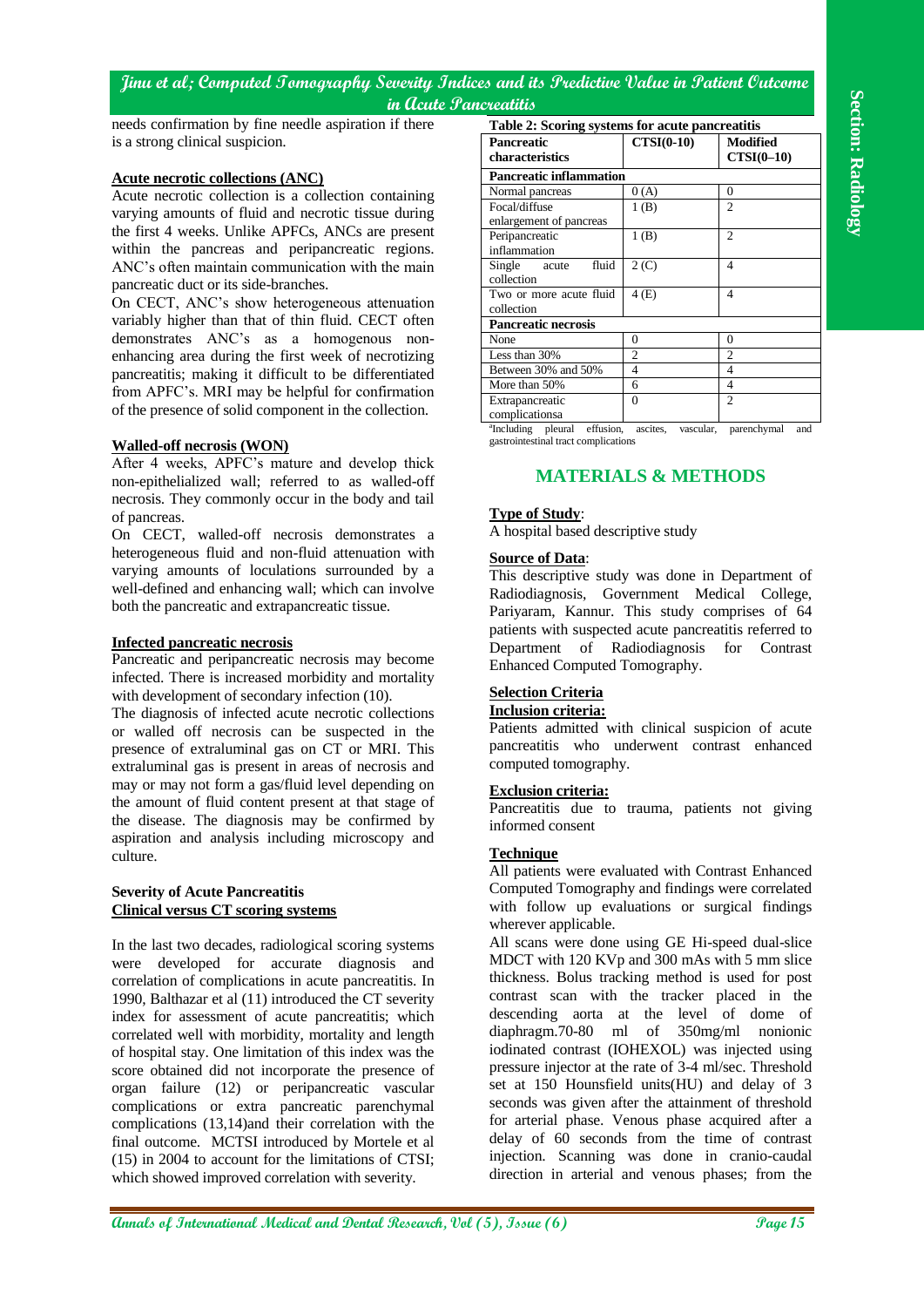level of diaphragm to aortic bifurcation in the arterial phase and from the level of diaphragm to the level of pubic symphysis in the venous phase. Images were retro reconstructed with 1 mm slice thickness and reformatted in sagittal and coronal planes for analysis.

The severity of pancreatitis was scored using modified and original Computed Tomography severity index and classified into three categories (mild, moderate and severe). The modified index is a 10-point scoring system derived by assessing the degree of pancreatic inflammation (0 to 4 points) pancreatic necrosis (0 to 4 points) and extrapancreatic complications (0 or 2 points). Clinical outcome parameters included the length of hospital stay, the need for surgical intervention and the occurrence of infection, organ failure and death.

# **RESULTS & DISCUSSION**

This study comprised of 64 patients with suspected acute pancreatitis who underwent contrast enhanced computed tomography in Government Medical College, Pariyaram, Kannur, during the study period of one year from 01/02/2016 to 31/01/2017. The age of the patients ranged from 12 years to 85 years. The maximum number of patients were in the 30-39 range (27 patients, 42%). According to the study by Irshad Ahmad Banday et al,<sup>[16]</sup> the maximum number of patients were in the 40-50 years range (42%). Out of the 64 patients, 45 were male (70.3 %) and 19 were female (29.7 %). This is similar to study conducted by P. Sonwalkar et al,  $[17]$  where 72.3 % of the patients were males and 27.7 % were females. This does not correlate with study by Amna Rehan et al,  $[18]$  where majority of patients were females (60.8)  $\%$ ).

The cause of acute pancreatitis remained unidentified in 27 patients. Among identified causes, alcohol accounted for the 39.1 % (25 patients) and gall stones comprised 18.8 % (12 patients). Abdominal pain, predominantly in the epigastrium was the most common symptom, present in 100 % of the patients. Next common symptom was vomiting found in 42 patients (65%). Fever was present in 12 patients and diarrhea in 5 patients. This correlates with the study done by P. Sonwalkar et al,  $[17]$  where abdominal pain and vomiting were seen in 100 and 85 % respectively.

The patients were categorized into having mild, moderate and severe pancreatitis according to CTSI and MCTSI. Based on computed tomography findings, 40 patients had edematous/ interstitial pancreatitis (62.5 %) and 24 (37.5 %) had necrotizing pancreatitis. In the study by Biswanath Sahu et  $al$ ,  $[19]$  interstitial or edematous pancreatitis comprised 46.7 % and necrotizing pancreatitis 50 %. Out of the 24 patients with necrotizing pancreatitis, 13 had necrosis less than 30 % and 11 had necrosis more than 30 %. Normal pancreas was seen in 3

patients (4.6 %). 26 patients (40.6%) had intrinsic pancreatic abnormalities with or without inflammatory changes in peripancreatic fat and 35 patients (54.6 %) had pancreatic or peripancreatic fluid collection or peripancreatic fat necrosis. According to the study done by P. Sonwalkar et al (17), normal pancreas, intrinsic pancreatic abnormalities, pancreatic or peripancreatic fluid collection or peripancreatic fat necrosis was found in 4.3 %, 51.1 % and 44.7 % respectively.

Extrapancreatic complications were seen in 90 % (58 cases). This was high compared to the study done by Thomas. L. Bollen et al,  $[3]$  (56%) and by P. Sonwalkar et al,  $^{[17]}$  (59.6 %).

The most common extra-pancreatic complication in the study was pleural effusion, found in 42 patients (65%). The next common complication was ascites, seen in 36 patients (56%). Vascular complications were present in 3 and gastrointestinal complications in 6 patients. One patient had pancreaticopleural fistula. This correlates well with the study done by Irshad Ahmad Banday et al,<sup>[16]</sup> where pleural effusion was the most common complication, seen in 56 %. Ascites was present in 36 % according to their study. Pleural effusion was the most common complication (in 50 %) followed by ascites in the study done by Biswanath Sahu et al.<sup>[19]</sup>

According to CTSI, mild pancreatitis was found in 29 patients, moderate in 22 and severe in 13 patients. According to MCTSI, 9 patients had mild pancreatitis, 35 had moderate and 20 had severe pancreatitis. 20 patients who were classified as mild according to CTSI was classified as having moderate pancreatitis according to MCTSI. Also 7 patients with moderate pancreatitis according to CTSI had severe pancreatitis according to MCTSI.

**And the section of the Section Annals of Concernent Conservation and the section of Conservation and Dental Annals of Conservation and Dental Annals of Conservation and Dental Research (AC) and Dental Research (AC) and D** The duration of hospital stay ranged from 3 to 22 days in the present study. The mean duration of hospital stay in mild, moderate and severe pancreatitis according to CTSI was 5.2, 8.7 and 15.2 days respectively and according to MCTSI was 3.2, 6.5 and 14.6 days respectively. This difference is statistically significant with a test value of 119.661 and p value of <0.001. Posthoc Tukey tests comparing mild acute pancreatitis and moderate acute pancreatitis groups shows a mean difference of -3.321 and is statistically significant with a p value of 0.002. Comparing mild acute pancreatitis and severe acute pancreatitis groups shows a mean difference of -10.936 and is statistically significant with a p value of <0.001. Comparing moderate acute pancreatitis and severe acute pancreatitis groups shows a mean difference of -7.615 and is statistically significant with a p value of  $\langle 0.001$ . These results are comparable with the study done by Prem Chand et al, [20] were the mean duration of hospital stay was 5.3, 6.8 and 10 days for patients with mild, moderate and severe pancreatitis respectively.

7 patients (10.9 %) required interventional procedures in our study. This is similar to the studies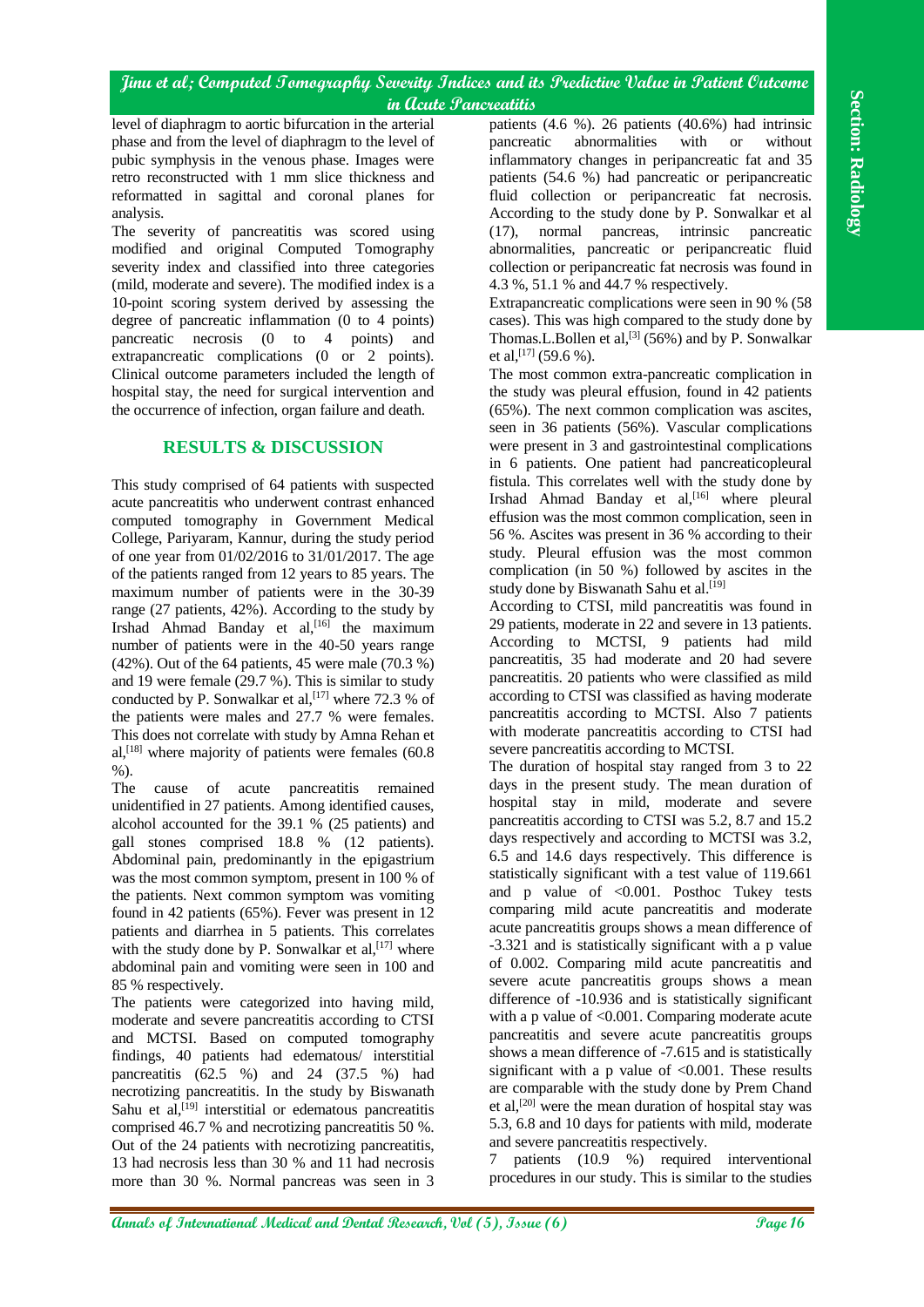done by Thomas. L. Bollen et al,<sup>[3]</sup> and Lipee Nath et al, [21] were the need for intervention was 10 % and 13 % respectively.

**Annual Medical and The Control of Control of Dental Annals of International Medical and The Control of The Control of The Control of The Control of The Control of The Control of The Control of The Control of The Control** All the 7 patients were having severe pancreatitis according to MCTSI and 4 were having severe and 3 having moderate pancreatitis according to CTSI. 29.6 % (19 patients) in our study developed organ failure. The percentage of patients who developed organ failure was less compared to study done by Biswanath Sahu et al,<sup>[19]</sup> (41.7%) and more compared to the study done by Thomas.L.Bollen et al, $[3]$  (19%). The most common complication was respiratory failure (11 patients) followed by renal (8 patients) and cardiac (3 patients) failure. Multiorgan failure was seen in 3 patients. Out of the 19 patients, 18 patients were having severe pancreatitis according to MCTSI and 1 patient was having moderate pancreatitis according to MCTSI. Of the 19 patients who developed organ failure, 13 had severe and 6 had moderate pancreatitis according to CTSI. One patient (1.5 %) died during the study. This patient had severe pancreatitis according to both CTSI and MCTSI. This correlates with the study done by Lipee Nath et al, $[21]$  were 1.7 % of patients expired. Death occurred in 6 % of patients in the study done by Thomas.L.Bollen et al.<sup>[3]</sup> On comparison of the test group CTSI (cutoff severe) with the Gold standard of organ failure the test group has a sensitivity of 68.4 % and specificity of 100%. The test has a positive predictive value of 100% and Negative predictive value of 88.2%. The test and the gold standard agree on 58 out of 64 having a diagnostic accuracy of 90.625%. The Kappa value of 0.753 indicates very good agreement with a p value of <0.001. On comparison of the test group MCTSI (cutoff severe) with the Gold standard of organ failure the test group has a sensitivity of 94.7 % and specificity of 95.6%. The test has a positive predictive value of 90% and Negative predictive value of 97.7%. The test and the gold standard agree on 61 out of 64 having a diagnostic accuracy of 95.3125%. The Kappa value of 0.889 indicates excellent agreement with a p value of  $< 0.001$ .

The MCTSI had a sensitivity of 100 %, specificity of 87 % according to the study by Amna Rehan et al. The positive predictive value, negative predictive value and accuracy were 81.3 %, 100 % and 91.6 % respectively. According to the present study, the sensitivity of MCTSI (94.7 %) for detecting severe pancreatitis was significantly higher compared to CTSI (68.4 %). However, the specificity of CTSI was 100 % compared to that of MTCSI (95.6 %). The diagnostic accuracy of MCTSI was 95 % vs 90 % for CTSI.

Thus, MCTSI is an important tool in assessing the severity of acute pancreatitis and predicting the patient outcome in terms of hospital stay, need for intervention and development of organ failure.

**Table 3: Demography, clinical features and gross imaging characteristics of the sample size**

| <b>Characteristics</b>             | Number of cases $(\% )$        |
|------------------------------------|--------------------------------|
| Males                              | 45 (70.3%)                     |
| Females                            | 19(29.7%)                      |
| Median age range                   | 30-39 years (27 patients,      |
|                                    | 42%).                          |
| <b>Major etiology</b>              |                                |
| Alcohol                            | 25 patients (39.1%)            |
| Gall stones                        | 12 patients (18.8%)            |
| Unidentified                       | 27 patients (42.2%)            |
| <b>Common symptoms</b>             |                                |
| Abdominal pain                     | 64 patients (100%)             |
| Vomiting                           | 42 patients (65%)              |
| Fever                              | 12 patients (18.7%)            |
| Diarrhea                           | $\overline{5}$ patients (7.8%) |
| <b>Imaging features</b>            |                                |
| Normal                             | 3 patients                     |
| Edematous/interstitial             | 40 patients (62.5 %)           |
| pancreatitis                       |                                |
| Necrotizing pancreatitis           | 24 patients (37.5 %)           |
| Necrosis less than 30 %            | 13 patients                    |
| Necrosis more than 30 %.           | 11 patients                    |
| Intrinsic pancreatic abnormalities | 26 patients (40.6%)            |
| with or without inflammatory       |                                |
| changes in peripancreatic fat.     |                                |
| Pancreatic or peripancreatic fluid | 35 patients (54.6 %)           |
| collection or peripancreatic fat   |                                |
| necrosis.                          |                                |
| Extrapancreatic complications      | 58 patients (90 %)             |







**Table 4: Classification of acute pancreatitis**

| Table 7. Chassineation of acute panel cattles |      |                 |               |  |  |  |  |
|-----------------------------------------------|------|-----------------|---------------|--|--|--|--|
|                                               | Mild | <b>Moderate</b> | <b>Severe</b> |  |  |  |  |
|                                               |      | ົ               |               |  |  |  |  |
| MCTSI                                         |      | $\gamma$<br>эJ  |               |  |  |  |  |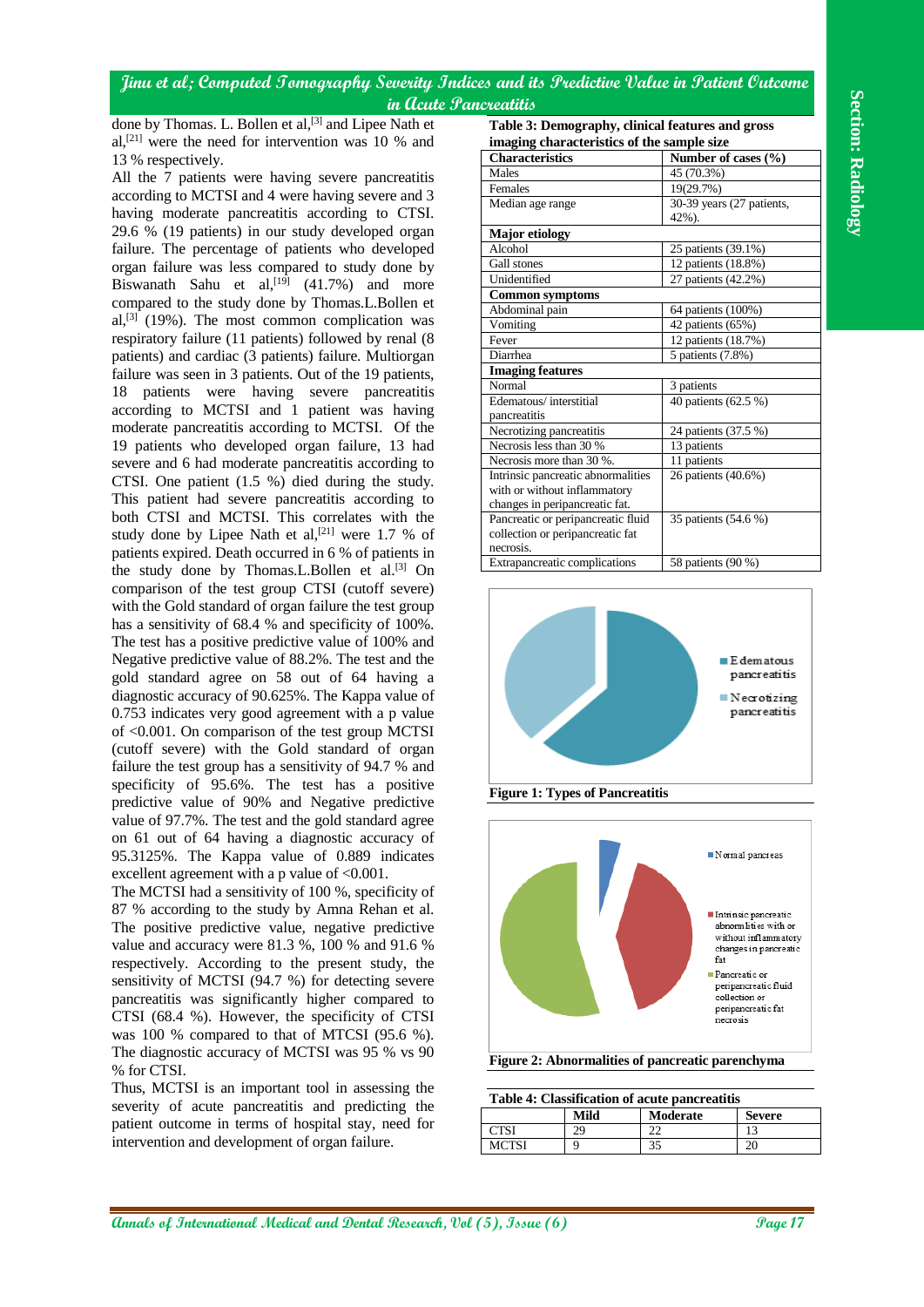|                                                                                                                                                                                                                                            |                |                     |              |                                                      |                    |                           |                                                                                                                      | in Acute Pancreatitis |                                  |                |                                        |                 |                      |
|--------------------------------------------------------------------------------------------------------------------------------------------------------------------------------------------------------------------------------------------|----------------|---------------------|--------------|------------------------------------------------------|--------------------|---------------------------|----------------------------------------------------------------------------------------------------------------------|-----------------------|----------------------------------|----------------|----------------------------------------|-----------------|----------------------|
|                                                                                                                                                                                                                                            |                |                     |              | Table 5: Days of hospital stay as per the CT indices |                    | <b>Mild pancreatitis</b>  | Moderate<br>pancreatitis                                                                                             |                       |                                  |                | <b>Severe pancreatitis</b>             | <b>Total</b>    |                      |
|                                                                                                                                                                                                                                            |                |                     |              | <b>CTSI</b>                                          |                    | <b>MCTSI</b>              | <b>CTSI</b>                                                                                                          | <b>MCTSI</b>          | <b>CTSI</b>                      |                | <b>MCTSI</b>                           | <b>CTSI</b>     | <b>MCTSI</b>         |
| Days of                                                                                                                                                                                                                                    | $\leq$ =5      | Count               |              | 16                                                   |                    | 9                         | 3                                                                                                                    | 10                    | $\mathbf{0}$                     | $\Omega$       |                                        | $\overline{19}$ | 19                   |
| hospital<br>stay                                                                                                                                                                                                                           |                | Percentage<br>value |              | 55.2%                                                |                    | 100.0%                    | 13.6%                                                                                                                | 28.6%                 | 0.0%                             |                | 0.0%                                   | 30.2%           | 30.2%                |
|                                                                                                                                                                                                                                            | $6 - 10$       | Count               |              | 13                                                   |                    | $\overline{0}$            | 12                                                                                                                   | 24                    | $\mathbf{0}$                     | 1              |                                        | 25              | $25\,$               |
|                                                                                                                                                                                                                                            |                | Percentage          |              | 44.8%                                                |                    | 0.0%                      | 54.5%                                                                                                                | 68.6%                 | 0.0%                             |                | 5.3%                                   | 39.7%           | 39.7%                |
|                                                                                                                                                                                                                                            |                | value               |              |                                                      |                    |                           |                                                                                                                      |                       |                                  |                |                                        |                 |                      |
|                                                                                                                                                                                                                                            | $11 - 15$      | Count               |              | $\overline{0}$                                       |                    | $\overline{0}$            | 6                                                                                                                    | $\mathbf{1}$          | $\,8\,$                          |                | 13                                     | 14              | 14                   |
|                                                                                                                                                                                                                                            |                | Percentage<br>value |              | 0.0%                                                 |                    | 0.0%                      | 27.3%                                                                                                                | 2.9%                  | 66.7%                            |                | 68.4%                                  | 22.2%           | 22.2%                |
|                                                                                                                                                                                                                                            | $>=15$         | Count               |              | $\boldsymbol{0}$                                     |                    | $\boldsymbol{0}$          | $\mathbf{1}$                                                                                                         | $\overline{0}$        | $\overline{4}$                   | 5              |                                        | 5               | 5                    |
|                                                                                                                                                                                                                                            |                | Percentage          |              | 0.0%                                                 |                    | 0.0%                      | 4.5%                                                                                                                 | 0.0%                  | 33.3%                            |                | 26.3%                                  | 7.9%            | 7.9%                 |
|                                                                                                                                                                                                                                            |                | value               |              |                                                      |                    |                           |                                                                                                                      |                       |                                  |                |                                        |                 |                      |
| Total                                                                                                                                                                                                                                      |                | Count<br>Percentage |              | 29<br>100.0%                                         |                    | 9<br>100.0%               | 22<br>100.0%                                                                                                         | 35<br>100.0%          | 12<br>100.0%                     |                | 19<br>100.0%                           | 63<br>100.0%    | 63<br>100.0%         |
|                                                                                                                                                                                                                                            |                | value               |              |                                                      |                    |                           |                                                                                                                      |                       |                                  |                |                                        |                 |                      |
|                                                                                                                                                                                                                                            |                |                     |              |                                                      |                    |                           |                                                                                                                      |                       |                                  |                |                                        |                 |                      |
| <b>Chi-Square Tests of CTSI</b>                                                                                                                                                                                                            |                |                     |              |                                                      |                    |                           |                                                                                                                      |                       | <b>Chi-Square Tests of MCTSI</b> |                |                                        |                 |                      |
|                                                                                                                                                                                                                                            |                |                     | <b>Value</b> |                                                      |                    | P value (sig if $<0.05$ ) |                                                                                                                      | <b>Value</b>          |                                  |                | P value (sig if $\langle 0.05 \rangle$ |                 |                      |
| Fisher's Exact Test                                                                                                                                                                                                                        |                |                     | 45.567       |                                                      | < 0.001            |                           |                                                                                                                      | 66.512                |                                  | $\sqrt{0.001}$ |                                        |                 |                      |
| Number of Valid Cases                                                                                                                                                                                                                      |                | 63                  |              |                                                      |                    |                           |                                                                                                                      | 63                    |                                  |                |                                        |                 |                      |
|                                                                                                                                                                                                                                            |                |                     |              |                                                      |                    |                           |                                                                                                                      |                       |                                  |                |                                        |                 |                      |
|                                                                                                                                                                                                                                            |                |                     |              | Table 6: Need for intervention as per CT indices     |                    |                           |                                                                                                                      |                       |                                  |                |                                        |                 |                      |
|                                                                                                                                                                                                                                            |                |                     |              |                                                      |                    | <b>Mild pancreatitis</b>  | Moderate                                                                                                             |                       |                                  |                | <b>Severe pancreatitis</b>             | <b>Total</b>    |                      |
|                                                                                                                                                                                                                                            |                |                     |              | <b>CTSI</b>                                          |                    | <b>MCTSI</b>              | pancreatitis<br><b>CTSI</b>                                                                                          | <b>MCTSI</b>          | <b>CTSI</b>                      |                | <b>MCTSI</b>                           | <b>CTSI</b>     | <b>MCTSI</b>         |
| Need for                                                                                                                                                                                                                                   | N <sub>o</sub> | Count               |              | 29                                                   |                    | 9                         | 19                                                                                                                   | 35                    | 9                                |                | 13                                     | 57              | 57                   |
| intervention                                                                                                                                                                                                                               |                |                     | Percentage   | 100.0%                                               |                    | 100.0%                    | 86.4%                                                                                                                | 100.0%                | 69.2%                            |                | 65.0%                                  | 89.1%           | 89.1%                |
|                                                                                                                                                                                                                                            |                | value               |              |                                                      |                    |                           |                                                                                                                      |                       |                                  |                |                                        |                 |                      |
|                                                                                                                                                                                                                                            | Yes            | Count               |              | $\boldsymbol{0}$                                     |                    | $\mathbf{0}$              | 3                                                                                                                    | $\theta$              | $\overline{4}$                   |                | 7                                      | $\overline{7}$  | $\overline{7}$       |
|                                                                                                                                                                                                                                            |                |                     | Percentage   | 0.0%                                                 |                    | 0.0%                      | 13.6%                                                                                                                | 0.0%                  | 30.8%                            |                | 35.0%                                  | 10.9%           | 10.9%                |
| Total                                                                                                                                                                                                                                      |                | value<br>Count      |              | 29                                                   |                    | 9                         | 22                                                                                                                   | $\overline{35}$       | 13                               |                | 20                                     | 64              | 63                   |
|                                                                                                                                                                                                                                            |                |                     | Percentage   | 100.0%                                               |                    | 100.0%                    | 100.0%                                                                                                               | 100.0%                | 100.0%                           |                | 100.0%                                 | 100.0%          | 100.0%               |
|                                                                                                                                                                                                                                            |                | value               |              |                                                      |                    |                           |                                                                                                                      |                       |                                  |                |                                        |                 |                      |
|                                                                                                                                                                                                                                            |                |                     |              |                                                      |                    |                           |                                                                                                                      |                       |                                  |                |                                        |                 |                      |
|                                                                                                                                                                                                                                            |                |                     |              |                                                      |                    |                           |                                                                                                                      |                       |                                  |                |                                        |                 |                      |
|                                                                                                                                                                                                                                            |                |                     |              |                                                      |                    |                           |                                                                                                                      |                       | <b>Chi-Square Tests of MCTSI</b> |                |                                        |                 |                      |
|                                                                                                                                                                                                                                            |                |                     | <b>Value</b> |                                                      |                    | P value (sig if $<0.05$ ) |                                                                                                                      | <b>Value</b>          |                                  |                | P value (sig if $\langle 0.05 \rangle$ |                 |                      |
|                                                                                                                                                                                                                                            |                |                     | 8.788        |                                                      | < 0.001            |                           |                                                                                                                      | 14.370                |                                  | < 0.001        |                                        |                 |                      |
|                                                                                                                                                                                                                                            |                | 64                  |              |                                                      |                    |                           |                                                                                                                      | 64                    |                                  |                |                                        |                 |                      |
|                                                                                                                                                                                                                                            |                |                     |              |                                                      |                    |                           |                                                                                                                      |                       |                                  |                |                                        |                 |                      |
|                                                                                                                                                                                                                                            |                |                     |              |                                                      |                    |                           |                                                                                                                      |                       |                                  |                |                                        |                 |                      |
|                                                                                                                                                                                                                                            |                |                     |              |                                                      |                    |                           | Organ failure                                                                                                        |                       |                                  |                |                                        |                 |                      |
|                                                                                                                                                                                                                                            |                |                     |              |                                                      |                    |                           | Absent                                                                                                               | Present               | Absent                           |                | Present                                | Total           | Total                |
|                                                                                                                                                                                                                                            |                |                     |              |                                                      |                    |                           | CTSI                                                                                                                 | <b>CTSI</b>           | <b>MCTSI</b>                     |                | <b>MCTSI</b>                           | <b>CTSI</b>     |                      |
|                                                                                                                                                                                                                                            | Mild/          |                     |              | Count                                                |                    |                           | 45                                                                                                                   | 6                     | 43                               |                | 1                                      | 51              | 44                   |
|                                                                                                                                                                                                                                            |                | Moderate            |              | % within the applied                                 |                    |                           | 88.2%                                                                                                                | 11.8%                 | 97.7%                            |                | 2.3%                                   | 100%            | 100%                 |
|                                                                                                                                                                                                                                            |                |                     |              | scoring system<br>% within organ failure             |                    |                           | 100%                                                                                                                 | 31.6%                 | 95.6%                            |                | 4.3%                                   | 79.7%           | 68.8%                |
|                                                                                                                                                                                                                                            | Severe         |                     |              | Count                                                |                    |                           | $\theta$                                                                                                             | 13                    | $\overline{c}$                   |                | 18                                     | 13              | $\overline{20}$      |
|                                                                                                                                                                                                                                            |                |                     |              | % within the applied                                 |                    |                           | 0.0%                                                                                                                 | 100%                  | 10.0%                            |                | 90.0%                                  | 100%            | 100%                 |
|                                                                                                                                                                                                                                            |                |                     |              | scoring system                                       |                    |                           |                                                                                                                      |                       |                                  |                |                                        |                 |                      |
|                                                                                                                                                                                                                                            |                |                     |              | % within organ failure                               |                    |                           | 0.0%                                                                                                                 | 68.4%                 | 4.4%                             |                | 94.7%                                  | 20.3%           | 31.2%                |
|                                                                                                                                                                                                                                            |                |                     |              | Count                                                |                    |                           | 45                                                                                                                   | 19                    | 45                               |                | 19                                     | 64              | 64                   |
|                                                                                                                                                                                                                                            |                |                     |              | % within the applied<br>scoring system               |                    |                           | 70.3%                                                                                                                | 29.7%                 | 70.3%                            |                | 29.7%                                  | 100%            | 100%                 |
|                                                                                                                                                                                                                                            |                |                     |              | % within organ failure                               |                    |                           | 100%                                                                                                                 | 100%                  | 100%                             |                | 100%                                   | 100%            | <b>MCTSI</b><br>100% |
|                                                                                                                                                                                                                                            |                |                     |              |                                                      |                    |                           | Table 8: Sensitivity, specificity, positive and negative predictive value for MCTSI and CTSI based on development of |                       |                                  |                |                                        |                 |                      |
|                                                                                                                                                                                                                                            |                |                     |              |                                                      |                    |                           |                                                                                                                      |                       |                                  |                |                                        |                 |                      |
|                                                                                                                                                                                                                                            |                | Sensitivity         |              |                                                      | <b>Specificity</b> |                           | <b>Positive</b>                                                                                                      |                       | <b>Negative</b>                  |                | <b>Diagnostic</b>                      |                 | p value              |
| <b>Chi-Square Tests of CTSI</b><br>Fisher's Exact Test<br>Number of Valid Cases<br>Table 7: Organ failure as per CT indices<br>CTSI &<br><b>MCSTI</b><br>(CUTOFF<br>SEVERE)<br>Total<br>organ failure.<br><b>Parameter</b><br>CTSI (cutoff |                | 68.40%              |              |                                                      | 100.00%            |                           | predictive value<br>100.00%                                                                                          |                       | predictive value<br>88.20%       |                | accuracy<br>90.63%                     |                 | < 0.001              |
| severe)<br>MCTSI (cutoff                                                                                                                                                                                                                   |                | 94.70%              |              |                                                      | 95.60%             |                           | 90.00%                                                                                                               |                       | 97.70%                           |                | 95.31%                                 |                 | < 0.001              |

| <b>Chi-Square Tests of CTSI</b> |        |                            | <b>Chi-Square Tests of MCTSI</b> |                            |  |
|---------------------------------|--------|----------------------------|----------------------------------|----------------------------|--|
|                                 | Value  | P value (sig if $< 0.05$ ) | <b>Value</b>                     | P value (sig if $< 0.05$ ) |  |
| Fisher's Exact Test             | 45.567 | $<$ 0.001 $\,$             | 66.512                           | < 0.001                    |  |
| Number of Valid Cases           | 63     |                            | 63                               |                            |  |

| Table 6: Need for intervention as per CT indices |                |                     |             |                          |               |                                 |             |                     |             |              |
|--------------------------------------------------|----------------|---------------------|-------------|--------------------------|---------------|---------------------------------|-------------|---------------------|-------------|--------------|
|                                                  |                |                     |             | <b>Mild pancreatitis</b> |               | Moderate<br><b>pancreatitis</b> |             | Severe pancreatitis |             |              |
|                                                  |                |                     | <b>CTSI</b> | <b>MCTSI</b>             | <b>CTSI</b>   | <b>MCTSI</b>                    | <b>CTSI</b> | <b>MCTSI</b>        | <b>CTSI</b> | <b>MCTSI</b> |
| Need for                                         | N <sub>o</sub> | Count               | 29          | 9                        | 19            | 35                              | Q           | 13                  | 57          | 57           |
| intervention                                     |                | Percentage<br>value | 100.0%      | 100.0%                   | 86.4%         | 100.0%                          | 69.2%       | 65.0%               | 89.1%       | 89.1%        |
|                                                  | Yes            | Count               | $\Omega$    | $\Omega$                 | $\mathcal{R}$ |                                 | 4           |                     |             |              |
|                                                  |                | Percentage<br>value | $0.0\%$     | 0.0%                     | 13.6%         | 0.0%                            | 30.8%       | 35.0%               | 10.9%       | 10.9%        |
| Total                                            |                | Count               | 29          | 9                        | 22            | 35                              | 13          | 20                  | 64          | 63           |
|                                                  |                | Percentage<br>value | 100.0%      | 100.0%                   | 100.0%        | 100.0%                          | 100.0%      | 100.0%              | 100.0%      | 100.0%       |

| <b>Chi-Square Tests of CTSI</b> |       |                            | <b>Chi-Square Tests of MCTSI</b> |                            |  |
|---------------------------------|-------|----------------------------|----------------------------------|----------------------------|--|
|                                 | Value | P value (sig if $< 0.05$ ) | <b>Value</b>                     | P value (sig if $< 0.05$ ) |  |
| Fisher's Exact Test             | 8.788 | < 0.001                    | 14.370                           | < 0.001                    |  |
| Number of Valid Cases           | 64    |                            | 64                               |                            |  |
|                                 |       |                            |                                  |                            |  |

# **Table 7: Organ failure as per CT indices**

|                             |                                        |                                        | Organ failure         |                        |                        |                         |                      |                       |
|-----------------------------|----------------------------------------|----------------------------------------|-----------------------|------------------------|------------------------|-------------------------|----------------------|-----------------------|
| CTSI &<br><b>MCSTI</b>      |                                        |                                        | Absent<br><b>CTSI</b> | Present<br><b>CTSI</b> | Absent<br><b>MCTSI</b> | Present<br><b>MCTSI</b> | Total<br><b>CTSI</b> | Total<br><b>MCTSI</b> |
| <b>(CUTOFF)</b>             | Mild/                                  | Count                                  | 45                    | 6                      | 43                     |                         | 51                   | 44                    |
| <b>SEVERE</b> )<br>Moderate | % within the applied<br>scoring system | 88.2%                                  | 11.8%                 | 97.7%                  | 2.3%                   | 100%                    | 100%                 |                       |
|                             |                                        | % within organ failure                 | 100%                  | 31.6%                  | 95.6%                  | 4.3%                    | 79.7%                | 68.8%                 |
| Severe                      |                                        | Count                                  | $\Omega$              | 13                     | 2                      | 18                      | 13                   | 20                    |
|                             |                                        | % within the applied<br>scoring system | $0.0\%$               | 100%                   | 10.0%                  | 90.0%                   | 100%                 | 100%                  |
|                             |                                        | % within organ failure                 | $0.0\%$               | 68.4%                  | 4.4%                   | 94.7%                   | 20.3%                | 31.2%                 |
| Total                       |                                        | Count                                  | 45                    | 19                     | 45                     | 19                      | 64                   | 64                    |
|                             |                                        | % within the applied<br>scoring system | 70.3%                 | 29.7%                  | 70.3%                  | 29.7%                   | 100%                 | 100%                  |
|                             |                                        | % within organ failure                 | 100%                  | 100%                   | 100%                   | 100%                    | 100%                 | 100%                  |

| <b>Parameter</b>         | <b>Sensitivity</b> | <b>Specificity</b> | <b>Positive</b>  | <b>Negative</b>  | <b>Diagnostic</b> | <b>p</b> value |
|--------------------------|--------------------|--------------------|------------------|------------------|-------------------|----------------|
|                          |                    |                    | predictive value | predictive value | accuracy          |                |
| CTSI (cutoff<br>severe)  | 68.40%             | 100.00%            | 100.00%          | 88.20%           | 90.63%            | < 0.001        |
| MCTSI (cutoff<br>severe) | 94.70%             | 95.60%             | 90.00%           | 97.70%           | 95.31%            | < 0.001        |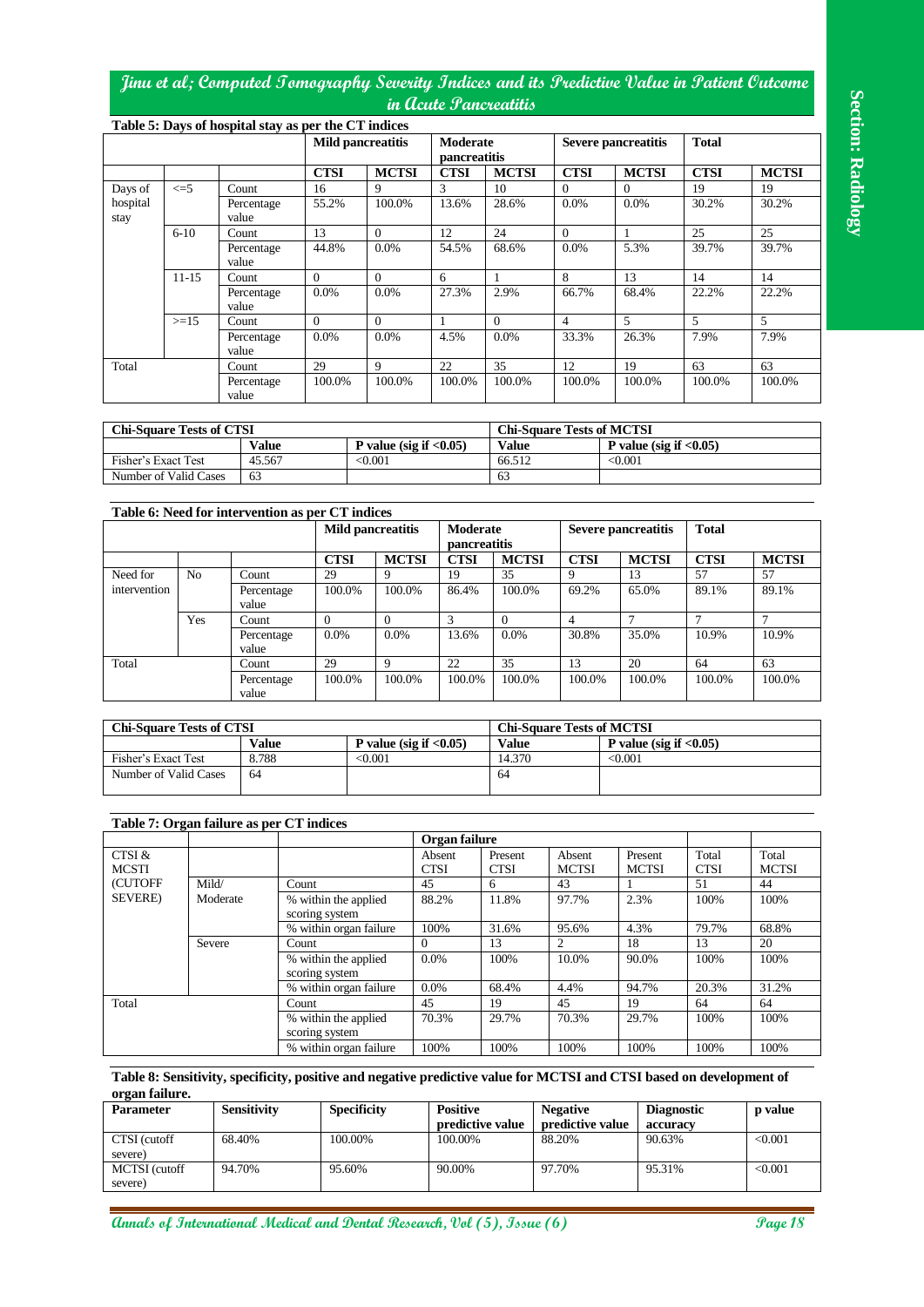

**Figure 3: Axial section of CECT abdomen showing mildly bulky pancreas with mild peripancreatic fat stranding.**



**Figure 4: Axial section of CECT abdomen showing necrotizing pancreatitis.**



**Figure 5: Axial section of CECT abdomen showing acute fluid collection in lesser sac in acute pancreatitis.**



**Figure 6: Axial section of CECT abdomen showing bilateral pleural effusion with underlying lung collapse in acute pancreatitis.**



**Figure 7: Axial section of CECT abdomen showing ascites as complication of acute pancreatits.**



**Figure 8: Axial section of CECT abdomen showing gall stone pancreatitis.**